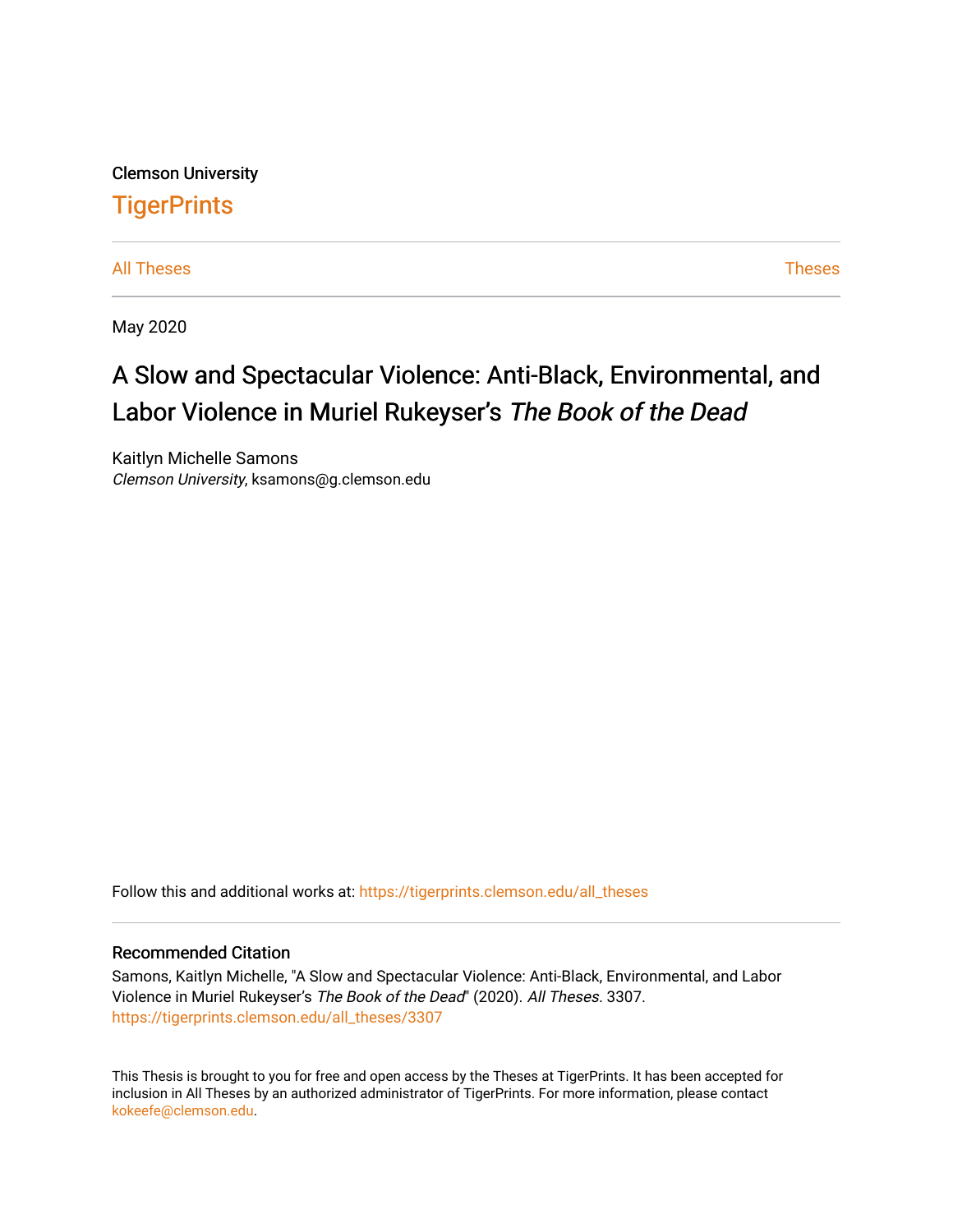### A SLOW AND SPECTACULAR VIOLENCE: ANTI-BLACK, ENVIRONMENTAL, AND LABOR VIOLENCE IN MURIEL RUKEYSER'S *THE BOOK OF THE DEAD*

A Thesis Presented to the Graduate School of Clemson University

In Partial Fulfillment of the Requirements for the Degree Master of Arts English

> by Kaitlyn Michelle Samons May 2020

Accepted by: Matthew Hooley, Committee Chair Rhondda Thomas Megan Eatman Maya Hislop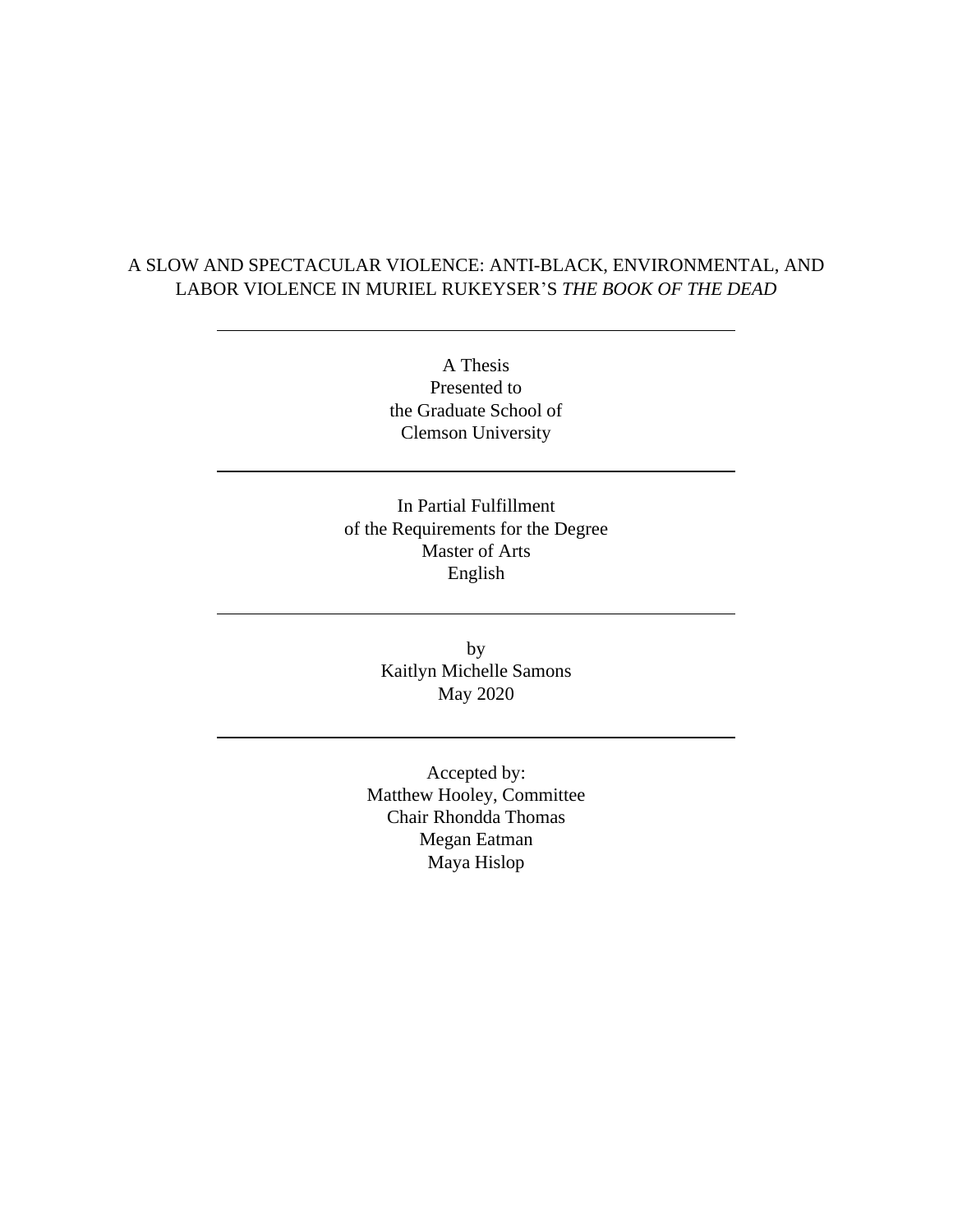#### ABSTRACT

In 1931, between 700 and 800 West Virginian miners died from "acute silicosis," a lung disorder caused by prolonged exposure to silica dust. This event was dubbed "The Hawk's Nest Tragedy." The Hawk's Nest Tragedy violence was best captured by Muriel Rukeyser in her collection of poems, *The Book of the Dead*. The poems within *The Book of the Dead* are separate from the perspectives of the victims who have died, but also currently serve as some of the few possible lenses for these victims to be remembered. Using Rukeyser's work, this thesis will explore a single, central, question: How does the relationship between spectacle and slow violence help the reader interpret the politics of Rukeyser's text? In this thesis, I engage with theorists on spectacular anti-Black violence, environmental and labor violences. I then speak to the theorists by engaging in a conversation on the role of the witness, voyeur, and spectator as defined by Saidiya Hartman and Jean-Paul Sartre; which is pertinent to a conversation on "spectacular" violence. At the conclusion, I explain how spectacular racialized violence is relevant when thinking about environmental and labor disasters like the Hawk's Nest Disaster. I will prove that the Hawk's Nest Tunnel Disaster was not just an indiscriminate act of violence upon the poor Black community, I will show that the slow violence that was the Hawk's Nest Tunnel Disaster was an act of spectacular violence; violence which was systemic, intentional, and repeatable.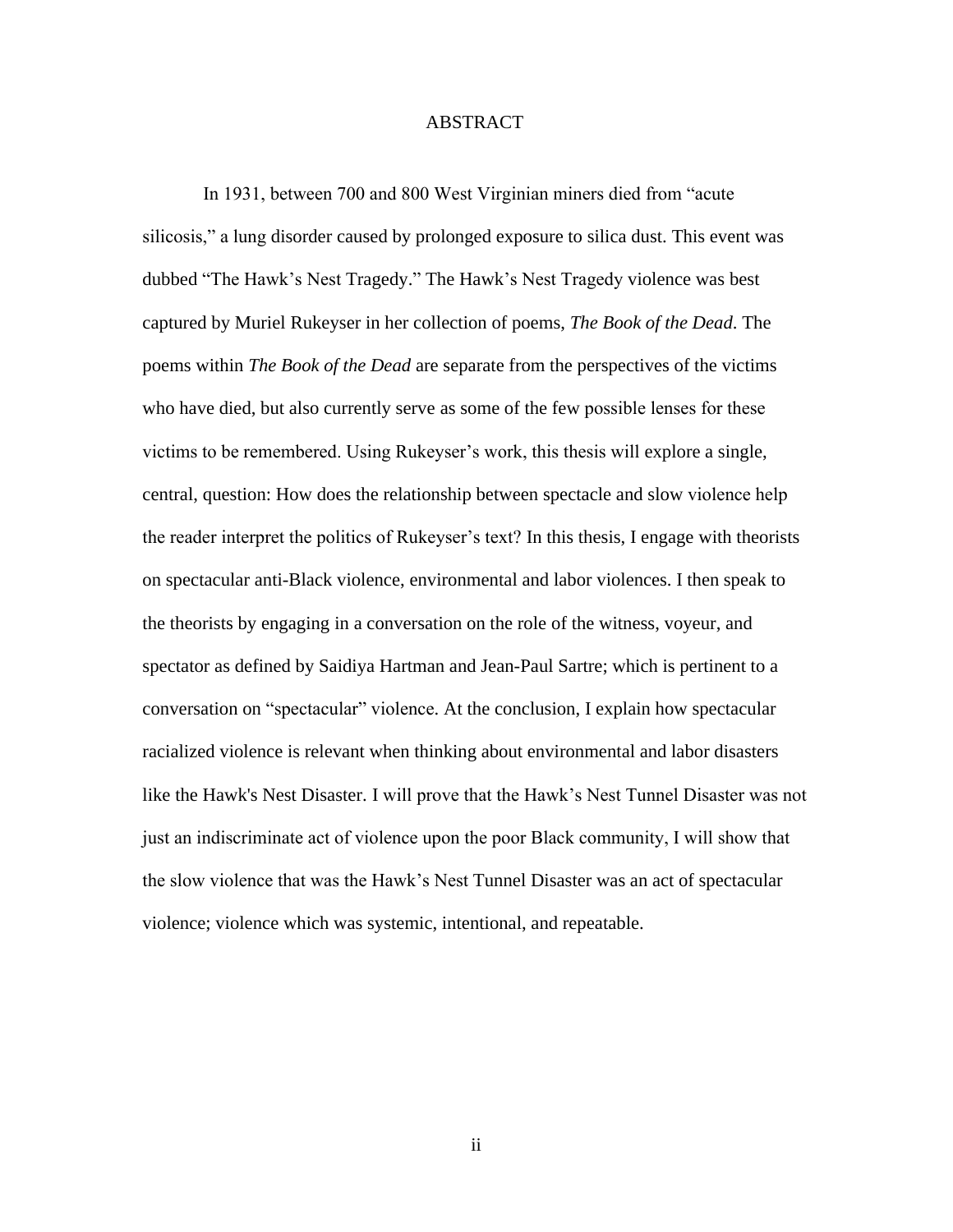#### DEDICATION

I would like to thank my committee. The professors who worked with me on this paper are truly patient, kind, and understanding. Trust me… you should have seen the first draft.

I would like to thank my parents, who luckily *did not* have to read the first draft.

I would like to (apologize) thank Daniel, who read through every draft.

 Finally, I would like to thank my best friend, Sara (no "h"). She told me she would read it, but being her best friend, I chose against giving her anything until the last draft. That is the mark of a truly good friendship.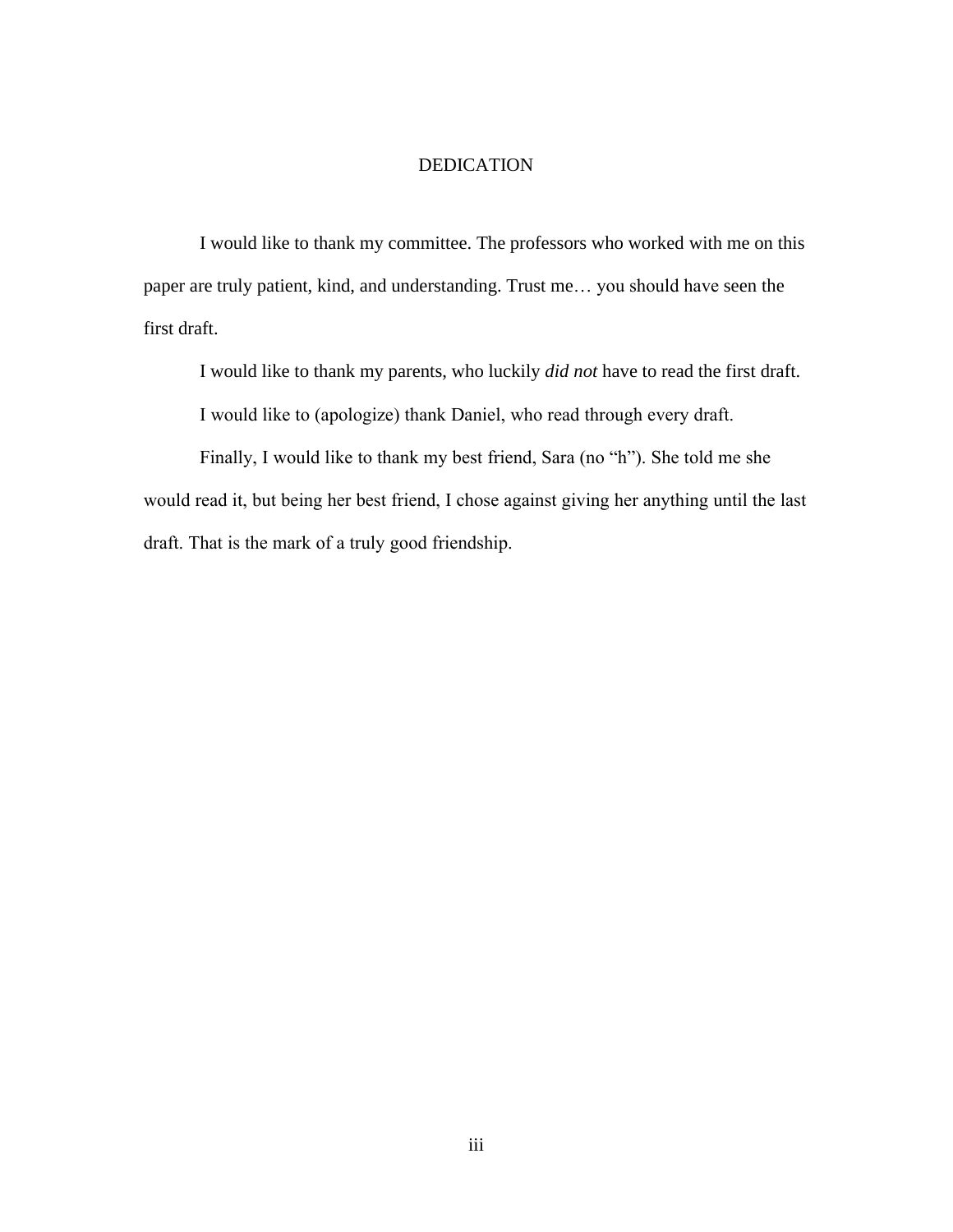## TABLE OF CONTENTS

## **CHAPTERS**

| $\mathbb{I}$ . |  |
|----------------|--|
|                |  |
|                |  |
|                |  |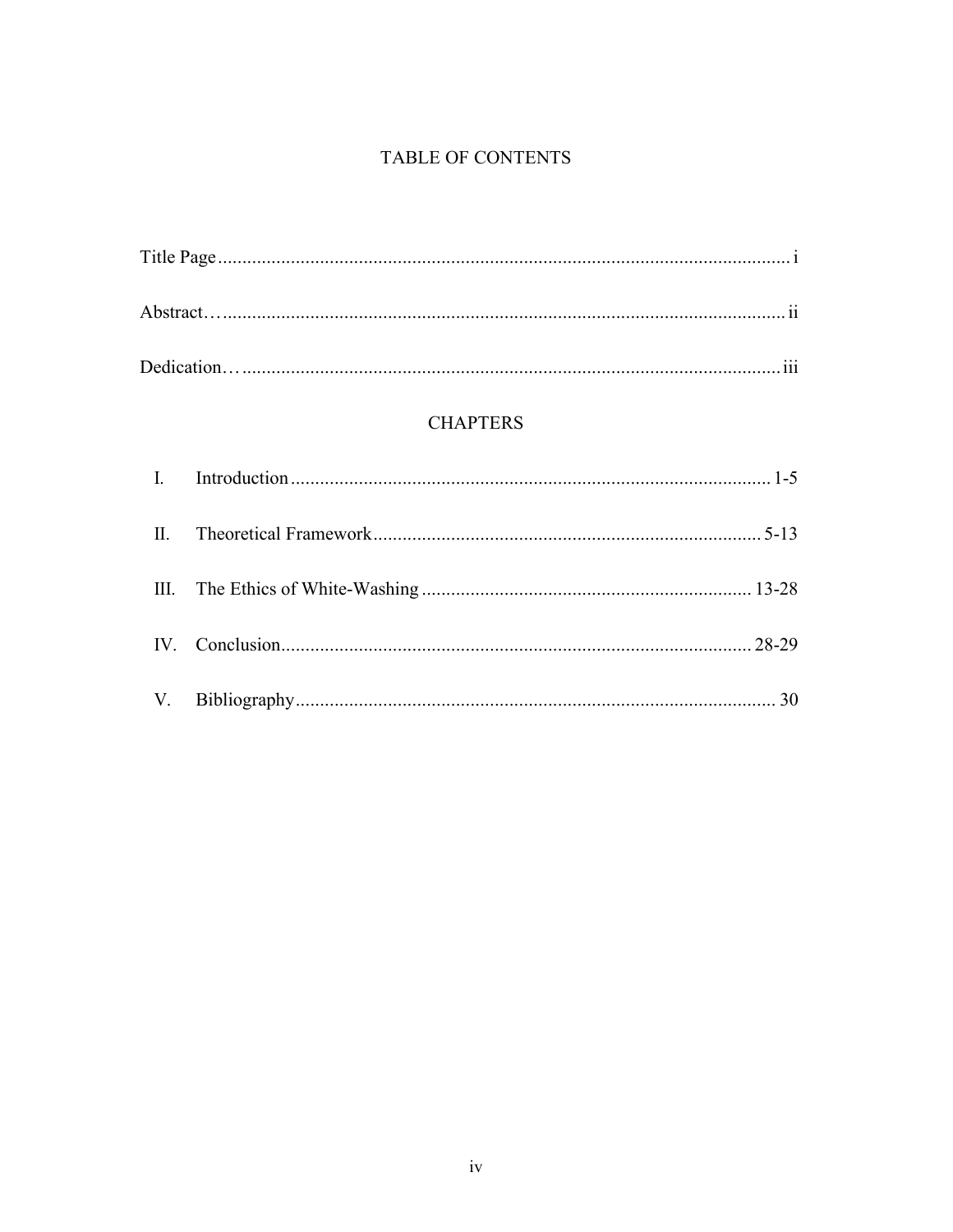#### **Introduction**

Camera at the crossing sees the city A street of wooden walls and empty windows, The doors shut handless in the empty street, And the deserted Negro standing on the corner (Rukeyser, 68).

In 1931, between 700 and 800 West Virginian miners died from "acute silicosis," a lung disorder caused by prolonged exposure to silica dust. Silica is a common mineral found primarily in quartz. Cutting the silica out of mines is particularly dangerous if the miner does not follow very specific procedural guidelines for protection. In Fayette County, West Virginia, during the early 1930s, miners working for the Union Carbide and Carbon Corporation and Rinehart & Dennis Company were knowingly exposed to silica dust, in a horrific event known as the Hawk's Nest Tragedy. The Hawk's Nest Tragedy is an example of spectacular and slow violence because the acute silicosis caused mass death both immediately and also through years of sickness; i.e. "slowly." The Hawk's Nest Tragedy violence was best captured by Muriel Rukeyser in her collection of poems, *The Book of the Dead*.

Muriel Rukeyser's collection of poems confronting the Hawk's Nest Tragedy, *The Book of the Dead*, offers a depiction of spectacular anti-Black, environmental, and labor violence in the United States. Initially published as part of the 1938 volume *U.S. 1*, Rukeyser approaches this violence from the perspective of a witness; a term burdened with moral and political obligation. For Rukeyser, the job of "witness" is a responsibility she has taken upon herself. This responsibility is best recognizable in her poem "Gauley Bridge." Rukeyser *is* the "camera at the crossing" as I will argue throughout this thesis, and "Gauley Bridge" was republished in the 2018 second printing (Rukeyser, 68). In 2018, West Virginia University Press re-released the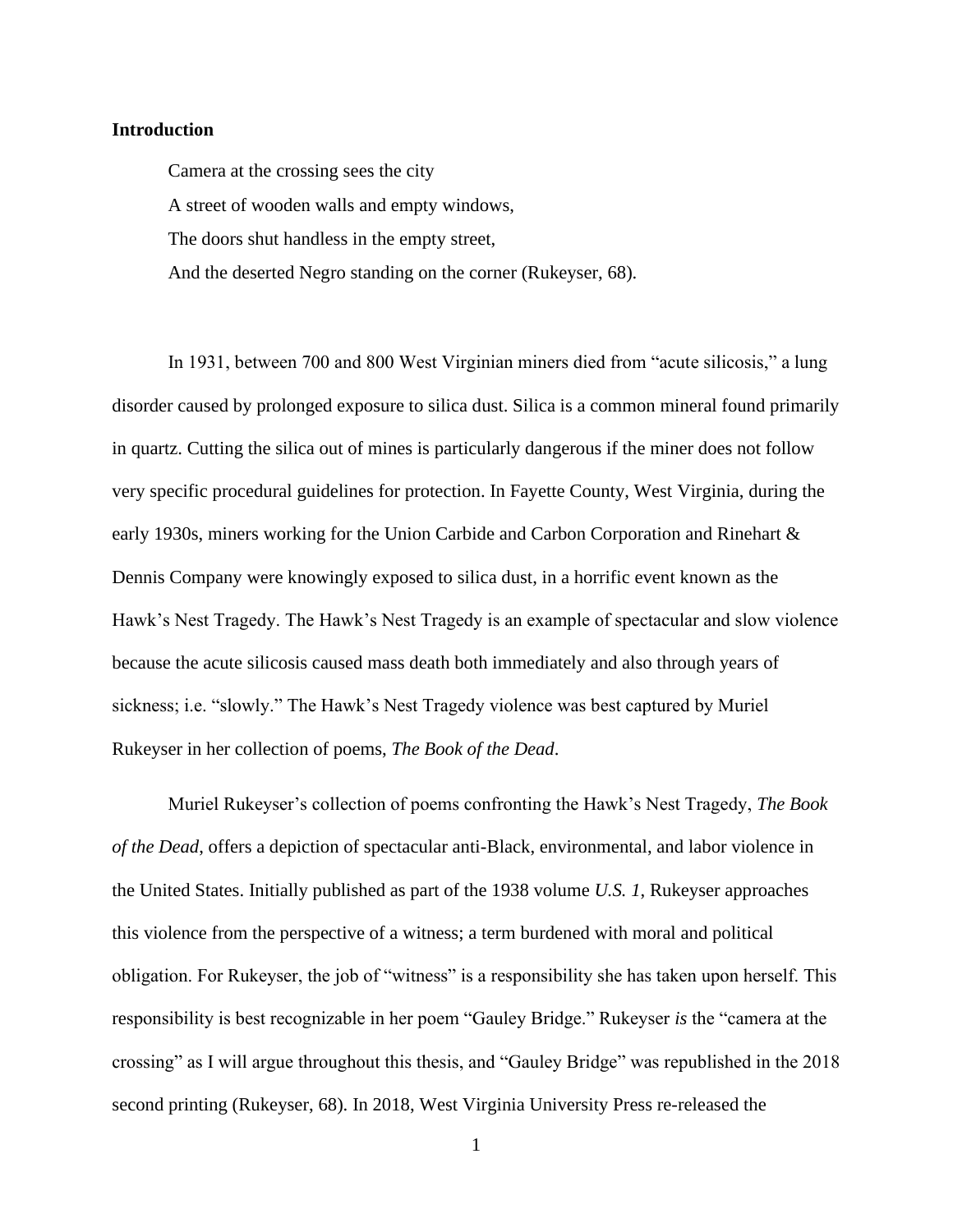collection of poems with a forward written by Catherine Venable Moore. The forward included a few remaining photographs by Nancy Naumburg. Naumburg originally accompanied Rukeyser to Gauley Bridge when Rukeyser initially collected documentation for her poetry. Rukeyser and Naumburg previously decided to make a collection of poems alongside the photographs, but for an unknown reason, this never occured in print until 2018. In many ways, these photographs, along with Moore's forward, add yet another layer of witness to the original poems. Before analysis, however, it is pertinent to understand the context of Rukeyser's work.

There has been a robust critical reception of Rukeyser's *The Book of the Dead*. At its initial publication in 1938, Dr. Tim Dayton explains, the piece was "widely reviewed upon publication. Responses to *The Book of the Dead* ranged from embarrassment to enthusiasm" (Dayton, 118). Critics of the book, such as Williard Maas, took issue with Rukeyser's rhetorical decisions; i.e. writing almost *too* journalistically (Dayton, 118). Others, such as Tim Dayton and William Carlos Williams, found little to critique within the work (Dayton, 121). These scholars applauded Rukeyser for her artistic interpretation of this spectacular violence. Presently, Rukeyser's work is making a comeback in literary circles. I believe there are two reasons for this. First, *The Book of the Dead* is a critique of capitalism in the United States. Rukeyser tells the reader very specifically in her final poem "The Book of the Dead", that only "Defense is sight" (Rukeyser, 122). The only possible defense from certain death is the ability to see and recognize the murderous intent of capitalist corporations. If the reader ignores Rukeyser's warning, the readers are no longer blameless in the atrocities committed by such entities. Second, Rukeyser gives power to the reader and writer. Not only is Rukeyser powerful for a classroom, but she is passing on an important message to the next generation of leaders. The reader, who becomes the writer, is too powerful to put down their pen. The more the writer chronicles, the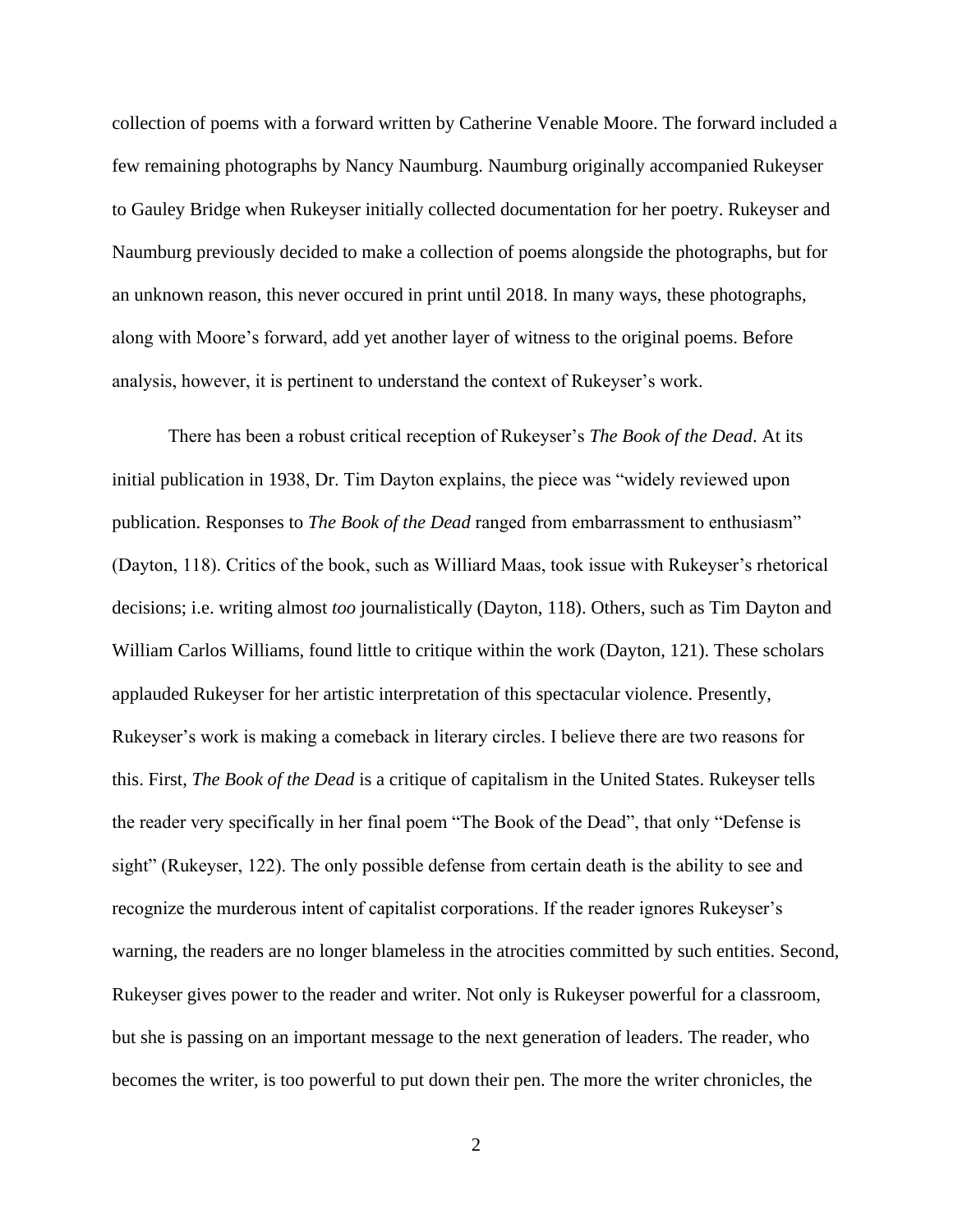fewer victims of capitalistic greed. Corporations will not be allowed to get away with murder if they cannot do so in secrecy. No longer will victimhood be anonymous. This brings the reader to the violence that occured in the Hawk's Nest Tunnel Tragedy.

At least 700 men died during the hydro-electric project in Fayette County, West Virginia, in 1931. Of the group immediately impacted, it is estimated that at least two-thirds of the victims were African American men. Rukeyser situates *The Book of the Dead* much as her narrator positions the camera in the lines above from her poem, "Gauley Bridge." This poem chronicles, much like the other poems in the collection, the faults of the spectator and witness. The poem also chronicles historical examples of not only labor violences, but also of environmental and anti-Black violences. However, the Hawk's Nest Tunnel disaster is not normally remembered as an act of violence, but as an act of misfortune and accident. This, I believe, is because neither the Union Carbide and Carbon Corporation nor its contractor—Rinehart & Dennis Company out of Virginia—were ever punished for murder. Small settlements in 1933 ranging between "\$30 and \$1,600," which went "to only a fraction of the affected workers and their families," did not even begin to compensate for the violence the companies performed (Rukeyser, 7). This violence was enacted on not only the laborers themselves, but also their families. Moore and Rukeyser point out injustices such as how, even in these petty compensation packages, the corporations performed racial violences by giving "black workers…substantially less than their white counterparts" (Rukeyser, 7). Another example comes from "George Robinson: Blues," when the African American laborer, George Robinson, reminisces of a time when he buried "thirty-five [black] tunnel workers [who] the doctors didn't attend [and these workers] died in the tunnel camps, under rocks, everywhere, world without end" (Rukeyser, 85). Rukeyser makes the Hawk's Nest Disaster visible as anti-Black violence through her poetry, but she also intertwines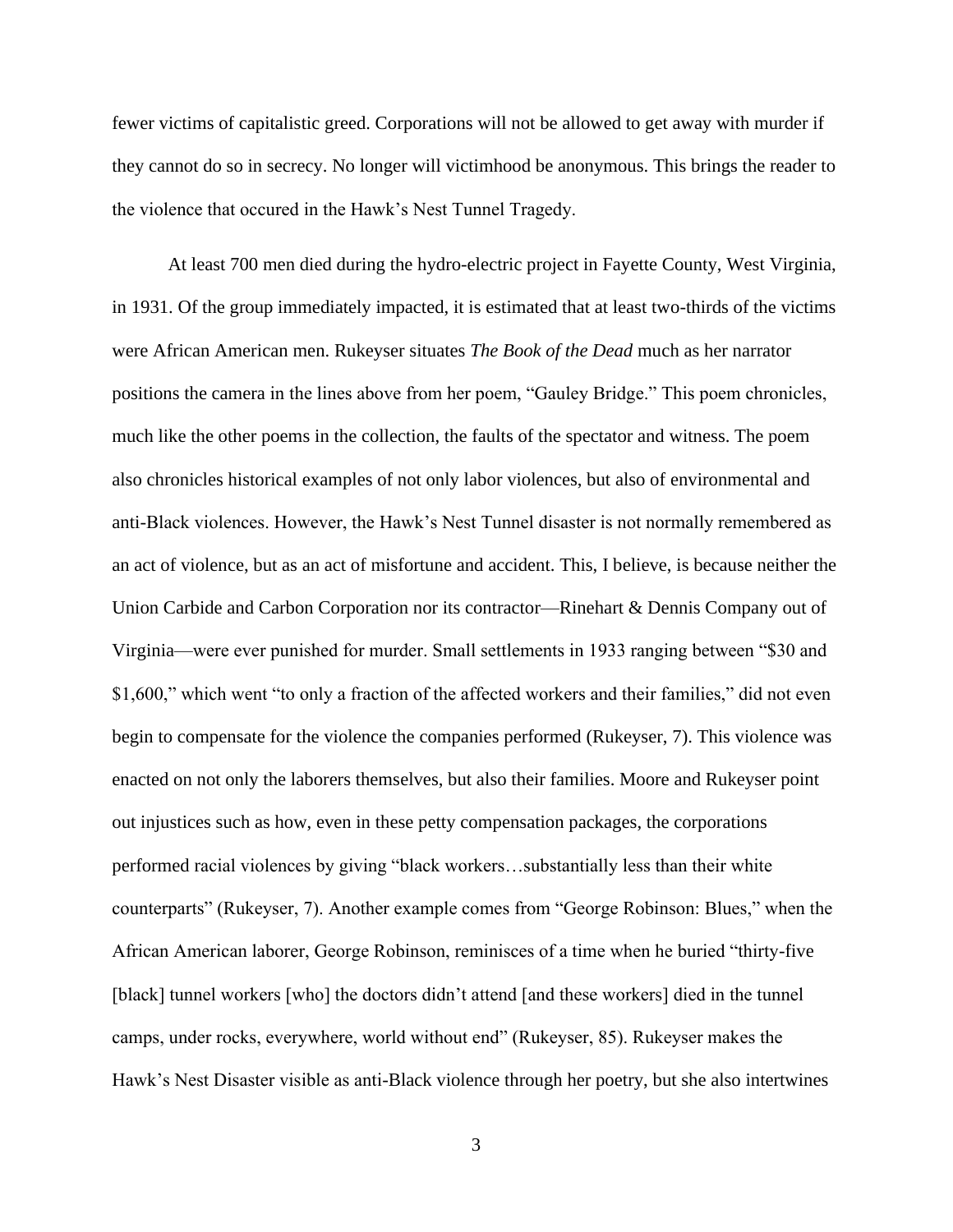incredibly important pieces of theory on the environmental and labor violences occurring during the Hawk's Nest Disaster.

Specifically with regards to the Hawk's Nest Disaster, environmental violences are performed on multiple fronts. The first, and most obvious, is the silicosis poisoning. However, another form of environmental violence also occurred. Corporations participated in environmental violence against the low-wage workers by forcing them to work in the 90-99% silicotic mines without following labor protection laws. The deaths of these miners were avoidable, but the means to prevent the environmental dangers were financially detrimental for the corporations to enforce. This can be seen in poems such as "Arthur Peyton" and "The Bill." In "Arthur Peyton" and "The Bill", a miner (Mr. Peyton) who worked for the corporation in 1931, remembers how the overseers would ask the men to "wet the drills [only] when inspectors came" because, as Rukeyser explains in "The Bill", "a fellow could drill three holes dry for one hole wet (Rukeyser, 97 and 114). This is an example of labor and environmental violence and it is here, in Rukeyser's work, that these violences are given a lens. The poems within *The Book of the Dead* are separate from the perspectives of the victims who have died, but also currently serve as some of the few possible lenses for these victims to be remembered. Using Rukeyser's work, this thesis will explore a single, central, question: How does the relationship between spectacle and slow violence help the reader interpret the politics of Rukeyser's text? To answer this question, I will separate the remainder of my paper into three major sections.

The first section is separated into two sub-sections introducing the primary theoretical frameworks that organize my reading of *The Book of the Dead*.. Within these sub-sections, I will survey key theoretical terms, texts, and questions, methods, and connect them to Rukeyser's poetry. In Part I, I will engage with theorists on spectacular anti-Black violence (i.e. Grace Hale,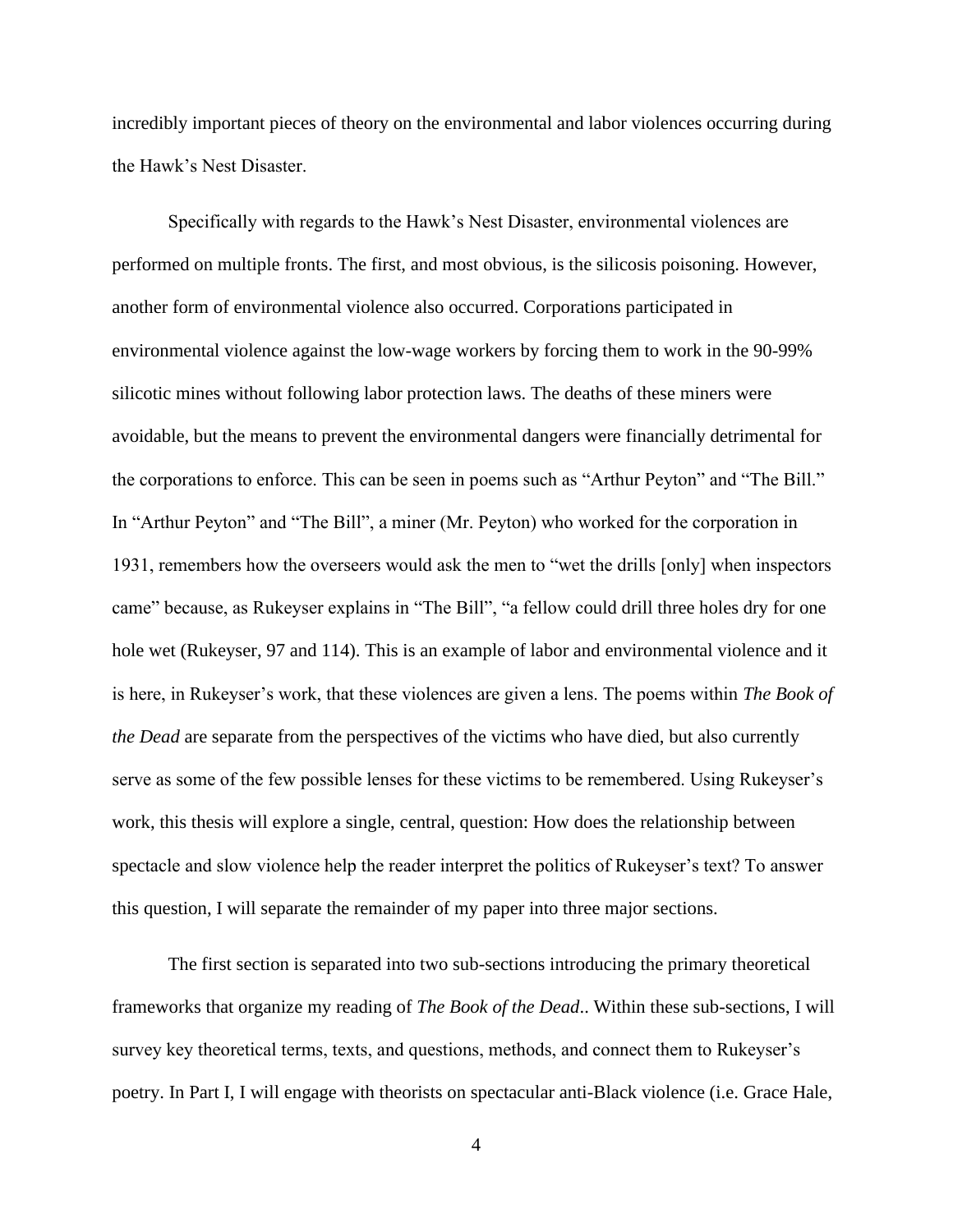Saidiya Hartman, Koritha Mitchell, and Karida Brown) and in Part II with theorists who work on theories I believe are adjacent to spectacular anti-Black violence because they look at environmental and labor violences (i.e. Robert Bullard, Beverly Wright, and Rob Nixon).

The second main section of this paper will situate Rukeyser's texts within the theories from the previous section. I will separate my section into four parts. First, I will speak to the role of the witness, voyeur, and spectator as defined by Saidiya Hartman and Jean-Paul Sartre. The next two parts will help me complicate the three terms and offer my own definition of a spectator as *an agent who acts without action* while I also look into the role of "Primary" and "Secondary" spectators. My final section will be a close reading of sections of four of Rukeyser's poems.

In the final section, I will explain how spectacular racialized violence is relevant when thinking about environmental and labor disasters like the Hawk's Nest Disaster. At the end of this section, I will prove that the Hawk's Nest Tunnel Disaster was not just an indiscriminate act of violence upon the poor Black community, I will show that the slow violence that was the Hawk's Nest Tunnel Disaster was an act of spectacular violence; violence which was systemic, intentional, and repeatable.

#### **Theoretical Framework**

Muriel Rukeyser's *The Book of the Dead* acts as a record of history. The collection of twenty poems is also an example of spectacle and slow violence. As Moore writes in the forward to the collection, the poems are written "through slightly edited fragments of victims' congressional testimony, lyric verse, and flashes from Rukeyser's trip south" (Rukeyser, 12). Rukeyser positions the poems to act as lenses for the actions and results of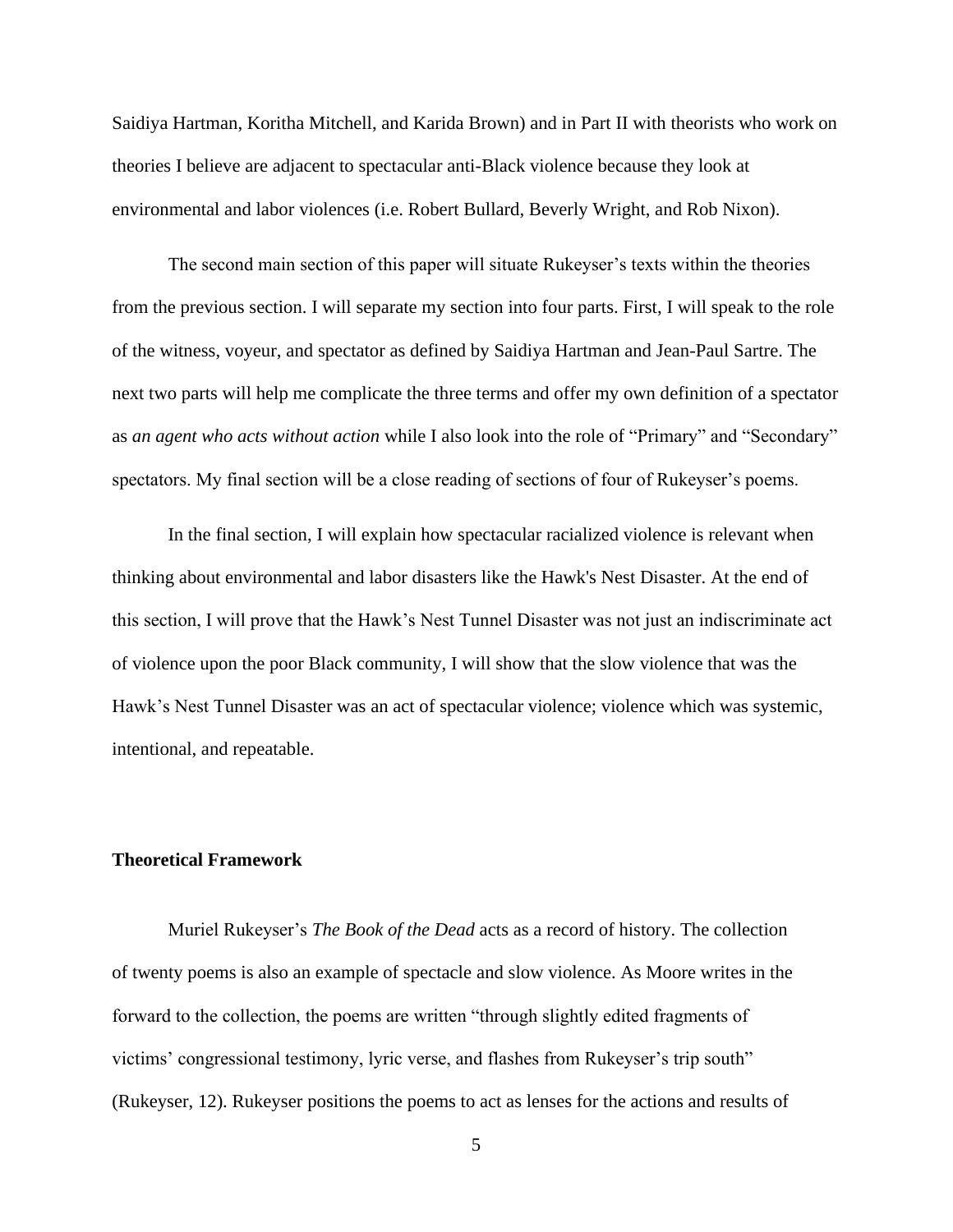the Hawk's Nest Disaster violences. If, in turning back to Rukeyser's poem, "Gauley Bridge" from this thesis' Introduction, I were to ask *how* or *why* Rukeyser asks the reader to think about their own positionality as witness, I would then turn to the camera on page sixty-eight. The camera can "see," but any snapshot must choose *what* is to remain. The camera claims the perspective authority. Rukeyser, likewise, must choose which pieces of information she will include in her work. Rukeyser has the power to adapt the original transcribed writings to a new form (i.e, poetry) and edit the words of the victims. Rukeyser "blurs the camera-glass fixed on the street" and chooses how her audience will remember the Hawk's Nest Disaster. She is the authorial authority on the incidents surrounding the violence (Rukeyser, 68).

Rukeyser uses the camera as a tool to remind the reader of their position in her text and also to clarify *her* position within her own work. Her collection is as much a reflective exercise on her authority as it is a reminder of how useful poetry can be in recording history. Rukeyser is showing how the violence in the Hawk's Nest Tragedy *was* recorded, by literally transcribing the words to a form she finds most suitable. Rukeyser also acts as witness, and asks her reader to act as witness, to how the less immediate (i.e. slow) violence is ignored within Committee transcriptions. Instead, Rukeyser strays from the "official word" by looking around the town and witnessing, with her own eyes and through her own lens, the violence that sits, still, within the town. For instance, within the poem "Gauley Bridge", there are at least four examples of slow violence Rukeyser draws out: 1) "the tall coughing man stamping an envelope"; "the man on the street...leaves the doctor's office...doom"; "the Negro watches [the train] grow in the gray air"; and, lastly, "one's harsh night eyes over the beerglass follow the waitress" (Rukeyser, 68 and 69). The first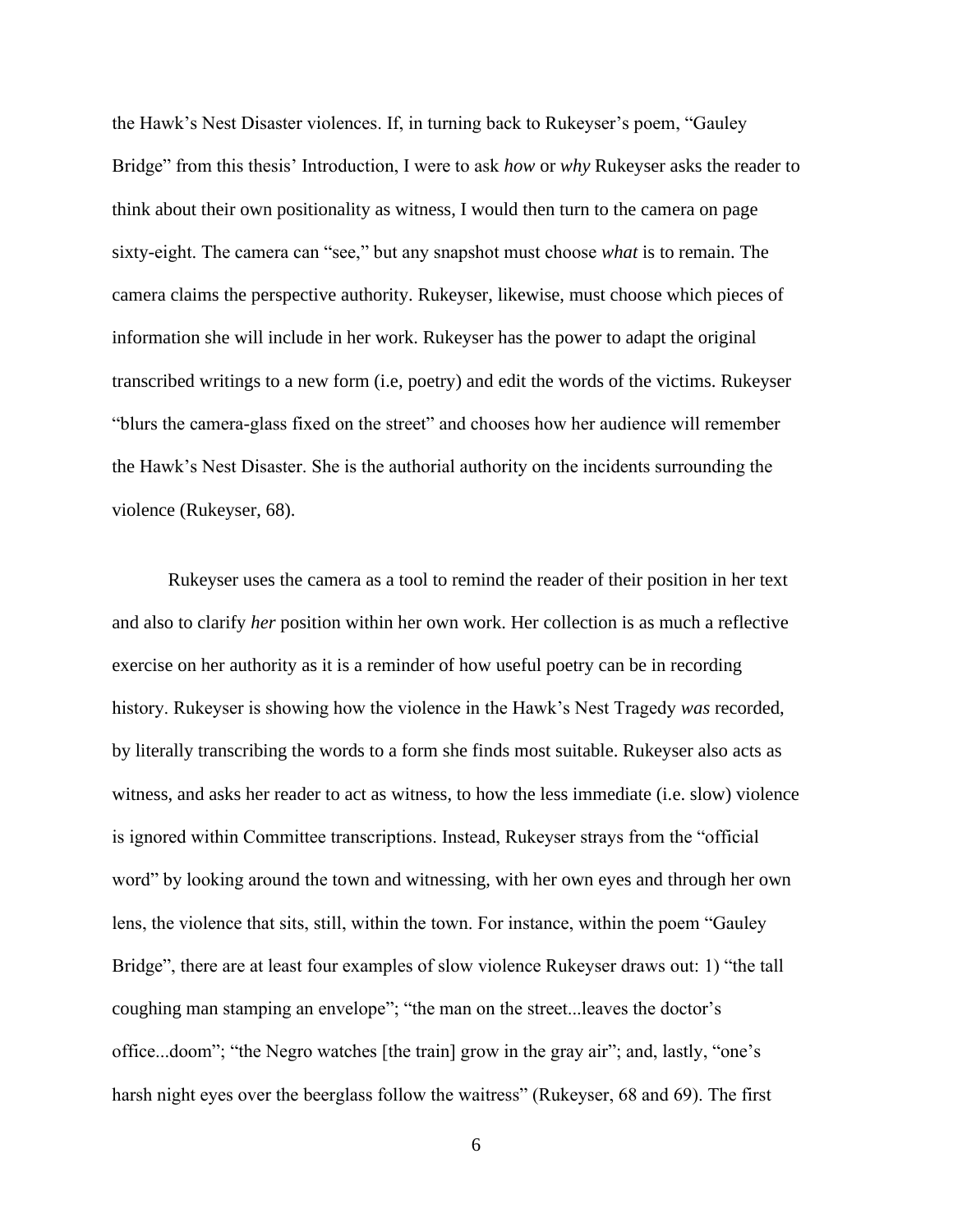example shows that of the aftermath of the Hawk's Nest Disaster which is not included in the 700-800 death toll cited in the introduction: a man dying from (presumably) silicosis *after* the case numbers have been recorded for the public. The second presumes the same. The third instance is coupled with environmental violence as "gray smoke" would impact the lung quality of the townspeople and is probably a result of the previous drillings in the area. Finally, the fourth may speak to the jaded men who live (fearful of death and dying of silicosis with which they may, or may not, have been diagnosed) in the town but prey on the women who also remain due to insecurity and a lack of safety: financially, environmentally, etc. Rukeyser is not telling the reader death toll numbers, as Moore does on fifty-three through fifty-nine of the text; instead, Rukeyser is showing the reader the forgotten ramifications of the three forms of violence I have spoken to thus far: anti-Black, environmental, and labor. As Rukeyser states, "These people [still] live here" within this system of violence (Rukeyser, 70).

#### *Part I: Racial Violence in Rukeyser*

I would like to think about how theories of anti-Blackness impact the reading of Rukeyser's collection. Scholarship written by Grace Hale, Sandy Alexandre, Saidiya Hartman, Koritha Mitchell, and Karida Brown is crucial to such a task. One of the key ideas Hale brings to the conversation is on the topic of the "New Negro" in her work *Making Whiteness: The Culture of Segregation in the South, 1890-1940* . Hale speaks about how African Americans born into freedom "recreated" themselves, becoming the "New Negro" (Hale, 17). "African Americans," Hale continues, "constructed new conceptions of their connectedness to counter white culture" (Hale, 17). In the early 1910s, Hale believes that the modern conception of "Blackness" was born (Hale, 17). Hale offers a possible explanation for the reception of The Hawk's Nest Disaster in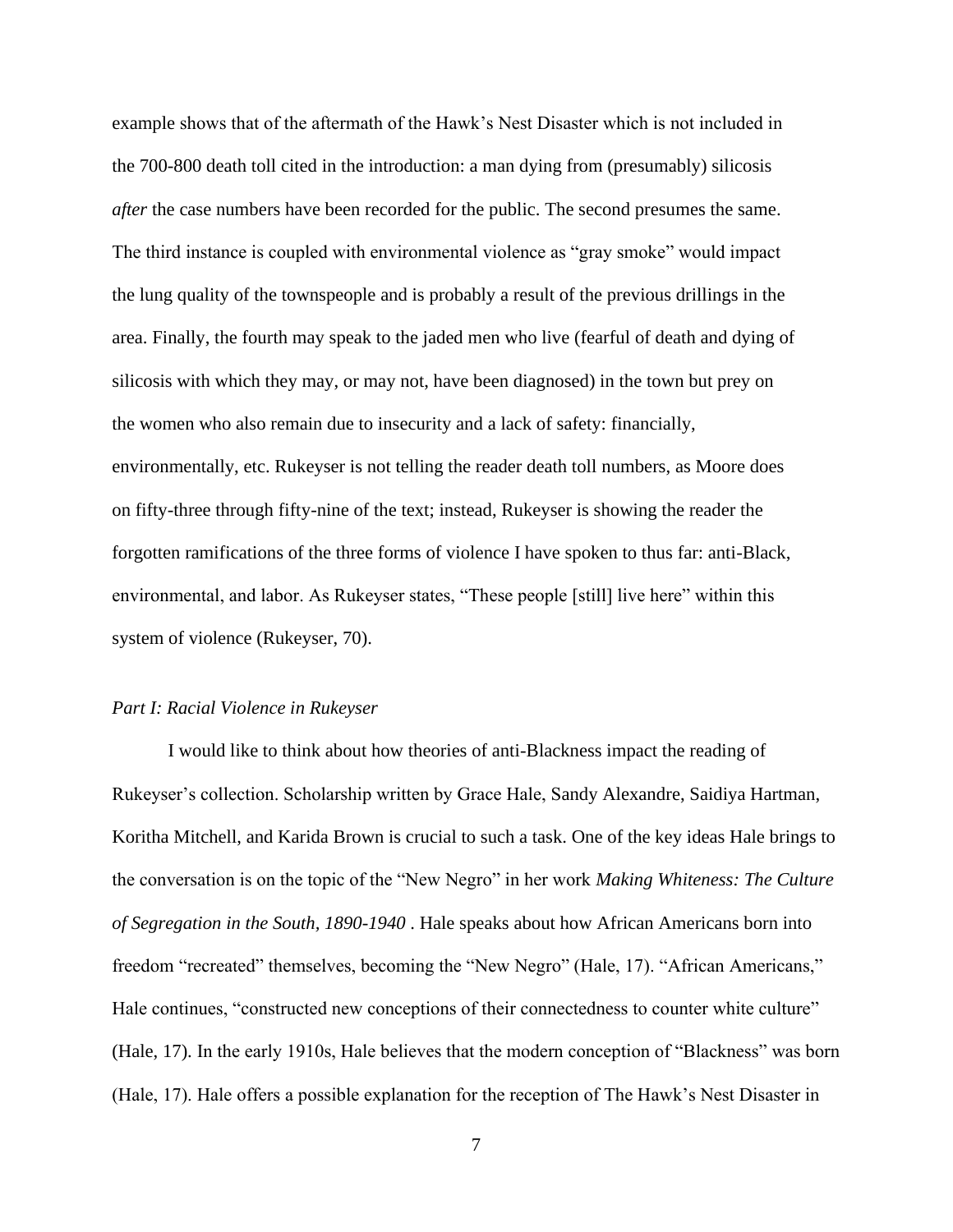both the media as well as in the penalization of the corporations. If the Committee acts as a reflection of the people, it is possible to assume the Committee, who voted not to punish the corporations, does not represent the miners. If the Committee does not, then, actually represent the miners and their families, the Committee would presumably represent the middle-class to the elite. It seems unlikely that the middle-class or elite class would find acceptable the "New Negro," who was born in direct contradicition to white culture. Sandy Alexandre furthers this conversation in her own scholarship on Blackness.

Sandy Alexandre, who found inspiration from Grace Hale's work, wrote *The Properties of Violence* to ask: What space is Black space? Are African Americans self-possessed? Adding to Hale's work on the "New Negro", Alexandre claims "Black bodies" have become "foreign" and "strange" because of a constant inability to claim "a place" of their own (Alexandre, 8 and 13).<sup>1</sup> Alexandre is not asking her readers to think of African Americans as vessels physically possessed by whites, she is thinking about African American bodies as objects to be witnessed; i.e. spectacles of *otherness*. The bodies are not necessarily physically possessed as in pre-Civil War slavery. Black bodies are more controlled by those who create and maintain social infrastructure (an "idea," not a physical structure). There is a social violence that Rukeyser is speaking to. Hartman, then, helps to clarify such violence in Rukeyser's work and both Hartman and Rukeyser bring attention to slow violence. The violence enacted against African Americans is spectacular (in that it is visible and performative) and slow, and both Alexandre and Rukeyser are clearly influenced by the presence of spectacular violence and slow violence in their

<sup>&</sup>lt;sup>1</sup> Just as Hale claims African Americans in the South had to construct new conceptions of connectedness under the "New Negro" title.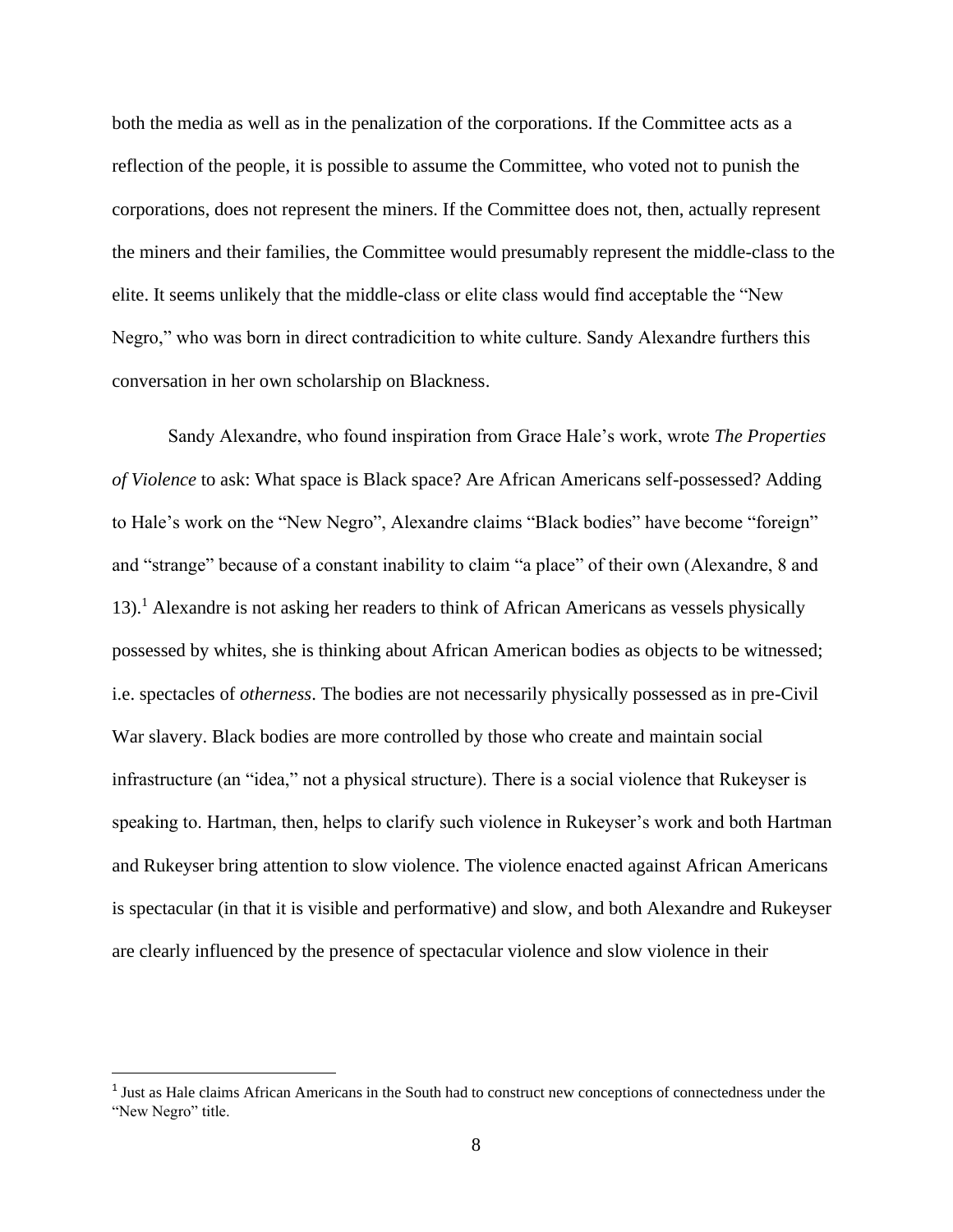respective works. Another theorist to speak on historical anti-Black violence, and also look at spectacle, is Saidiya Hartman.

In *Scenes of Subjection*, Saidiya Hartman begins by speculating on two spectating groups: "voyeurs" and "witnesses" (Hartman, 3). For Hartman, "fungible" Back bodies are on hyper-display.<sup>2</sup> The witnesses, voyeurs, and/or spectators force Black bodies to perform their own humanity for the enjoyment of the white crowd. In this context, African American slaves, with so little (if any) autonomy, cannot act on their own authority during the periods of slavery due to a rightful fear of punishment.<sup>3</sup> The ramifications of anti-Black violence in the United States hindered the feelings of autonomy and self-possession in the Black community and may *still* be imposing on the will of African Americans in the early 1930s. Rukeyser uses her authority as author to add a lens into this violence throughout her work. Most importantly, both Hartman and Rukeyser speak to the concept of the spectacle while also invoking the concepts of slow violence. Spectacle is an important concept that both authors utilize in their works, mainly because the art of violence is something communally reinforceable only if it is seen. As such, both authors write to the importance of the spectacle because it aids in the power white men had over African American families. An important work to bring in for further discussion on this

<sup>&</sup>lt;sup>2</sup> Hartman defines "fungible" as: "Exploiting the vulnerability of the captive body as a vessel for the uses, thoughts, and feelings of others" (Hartman, 19). Hartman then goes on to explain her theory of "fungibility: Put differently, the fungibility of the commodity makes the captive body an abstract and empty vessel vulnerable to the projection of others' feelings ideas desires, and values; and, as property, the dispossessed body of the enslaved is the surrogate for the master's body since it guarantees his disembodied universality and acts as the sign of his power and dominion. Thus, while the beaten and mutilated body presumably establishes the brute materiality of existence, the materiality of suffering regularly eludes (re)cognition by virtue of the body's being replaced by other signs of value, as well as other bodies (Hartman, 21).

<sup>&</sup>lt;sup>3</sup> A small note: many slaves did defy their masters and act of their own accord. However, it was very dangerous to do so in public situations. One of the grandest forms of resistance from this degrading hypervisibility is that of "opacity"; or the "right to obscurity" (Hartman, 36)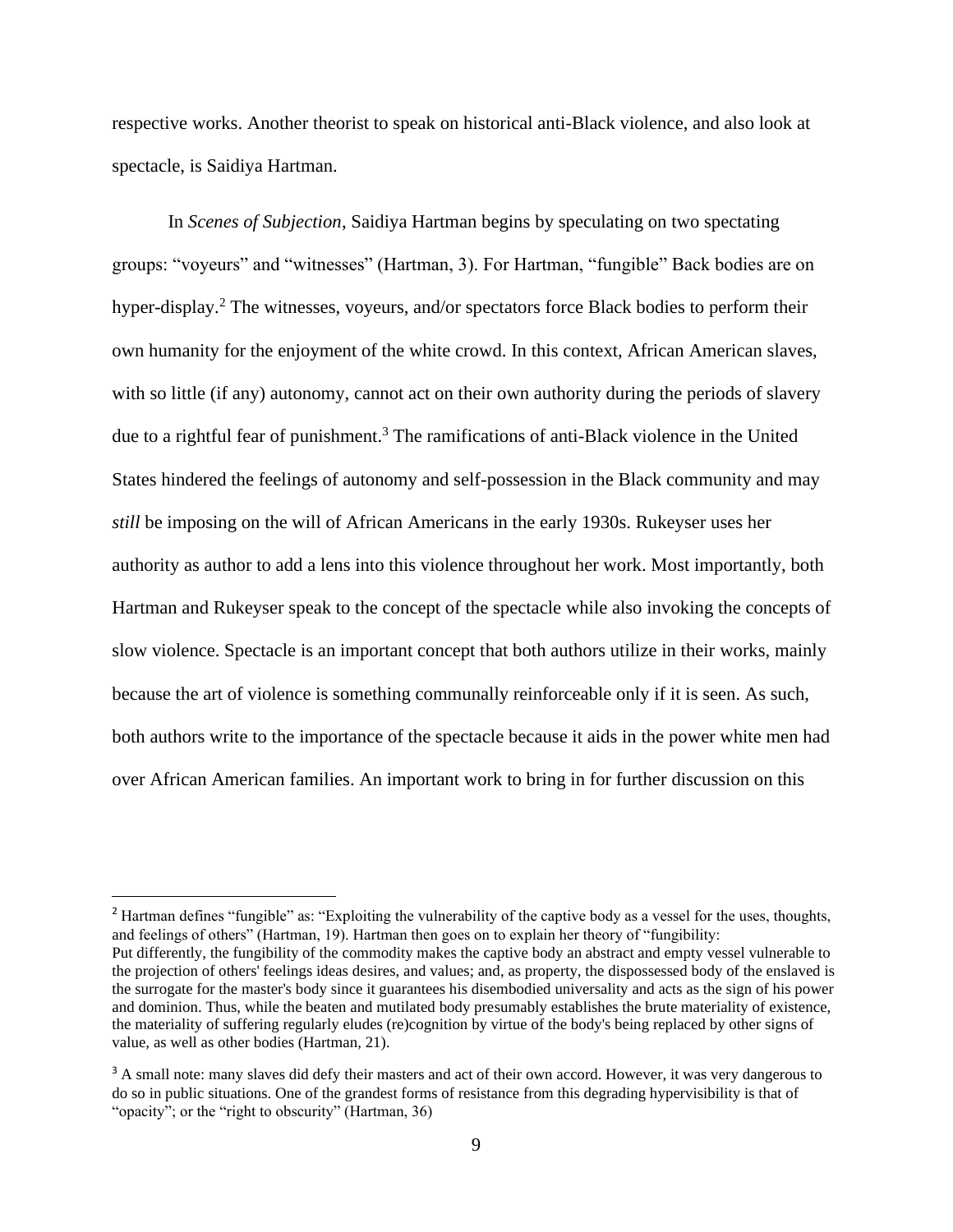performative experience of the African American is Kariad Brown, who studies the history of African Americans in coal towns.

Karida Brown's *Gone Home: Race and Roots in Appalachia* explores and speaks to dispossession and blackness while providing necessary scholarship on the stories of African Americans living and working in coal towns. One of Brown's main contributions to this thesis on Rukeyser's *The Book of the Dead* comes from the testimony she focuses on. Brown, like Rukeyser, focuses on witness reports. Brown insists that one of the characteristic necessities of African American survival during and after the period of slavery is improvisation, or the ability to *perform and adapt*:

This black diaspora has invented a repertoire of...traditions to archive home—the place from which they came...through the long durée of black migration in America. [D]ispossession and dislocation is inherent to mass movement of the black body...In this way, for...African American people, home is always an elusive concept. The...alienation from a physical place of origin...stirs in our souls a will of autopoiesis—a...drive for selfmaking. This is the improvisation of blackness (Brown, 186).

The "improvisation of blackness" is, as Rukeyser, Hale, Alexandre, and Hartman have lightly touched upon, a constant power struggle between the "will of the [white] people" and the Black community (Rukeyser, 73). Brown says African Americans must adapt to survive; the individuals must perform to ensure the community's survival. This brings back the question on the spectator and African American agency in Rukeyser's text. Rukeyser's work acts in the form of "witness" for a reason. Rukeyser is providing a lens through which an audience can read the testimonies, and her poetry form allows her to do so without changing *what* the testimonies mean. Rukeyser does so as to not force further improvisation from the African Americans she writes about. She does not want to further spectacularize the violence against the African Americans, but she does want to frame the violence *as* violence. Though, the question remains: is Rukeyser aiding or further victimizing the African American community?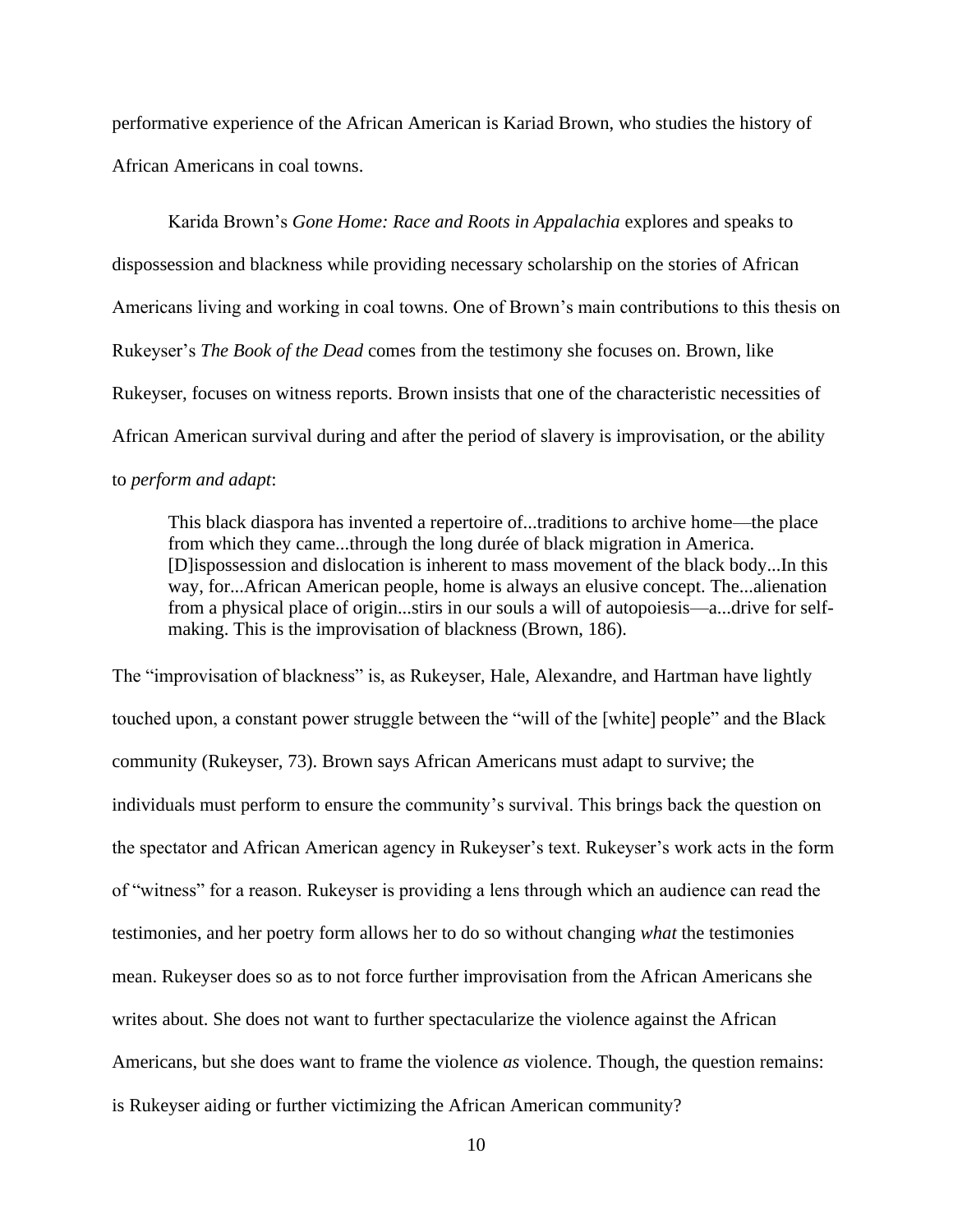Koritha Mitchell's *Living With Lynching: African American Plays, Performance, and Citizenship, 1880-1930* connects art, such as Rukeyser's poetry, to the topic of anti-Black violence in the United States. Much of Mitchell's work speaks to how art can further victimize communities, a timely question and concern for a project such as Rukeyser's. The gaze and construction of the white audience and actor is what initially structured American communities.<sup>4</sup> This is imperative to note because this knowledge of audience and actor interplay is crucial to understanding *The Book of the Dead.* For instance, I believe this knowledge of white social construction is one of the reasons Muriel Rukeyser chose not to include Nancy Naumburg's photographs, even though the two had planned to put their work side-by-side. Mitchell and Hartman both warn that there are common risks when photographing scenes of violence, even though the photographs were, by all accounts, of building infrastructures instead of victims. The photographs taken by Naumburg, as Mitchell says, can perform the violence; but it may be best to say that the photograph is "re-performing" the violence enacted against the victims. For example, if Naumburg were to picture the gravesite where George Robinson was paid "\$55/a head for burying these men in plain pine boxes" by Rinehart & Dennis according to Rukeyser's poem "The Cornfield", would that not be performative as an element of Rukeyser's illustration (Rukeyser, 95)? Also, is taking photographs of a location "performing violence" (Mitchell, 6)? Rukeyser uses the testimony of the victimized communities *alongside* the Committee transcripts.

<sup>4</sup> Mitchell says: "Decades of antilynching activism and testimony from victimized black families did not move the nation's leaders at the last turn of the century, and today they are not the inspiration for the Senate's historic gesture for the majority of lynching scholarship. Instead, white-authored photographs have become the evidence that simply cannot be ignored...we treat images of mutilated bodies as the ultimate evidence of lynching destruction, [thus] reaffirm the authority of the mob. Ultimately, it is because they come from white perpetrator themselves that we have allowed the images to continue to trump testimony from victimized communities...We pretend that they offer an objective view…But the pictures are anything but objective…The photographs did not simply document violence; they very much perform(ed) it" (Mitchell, 6).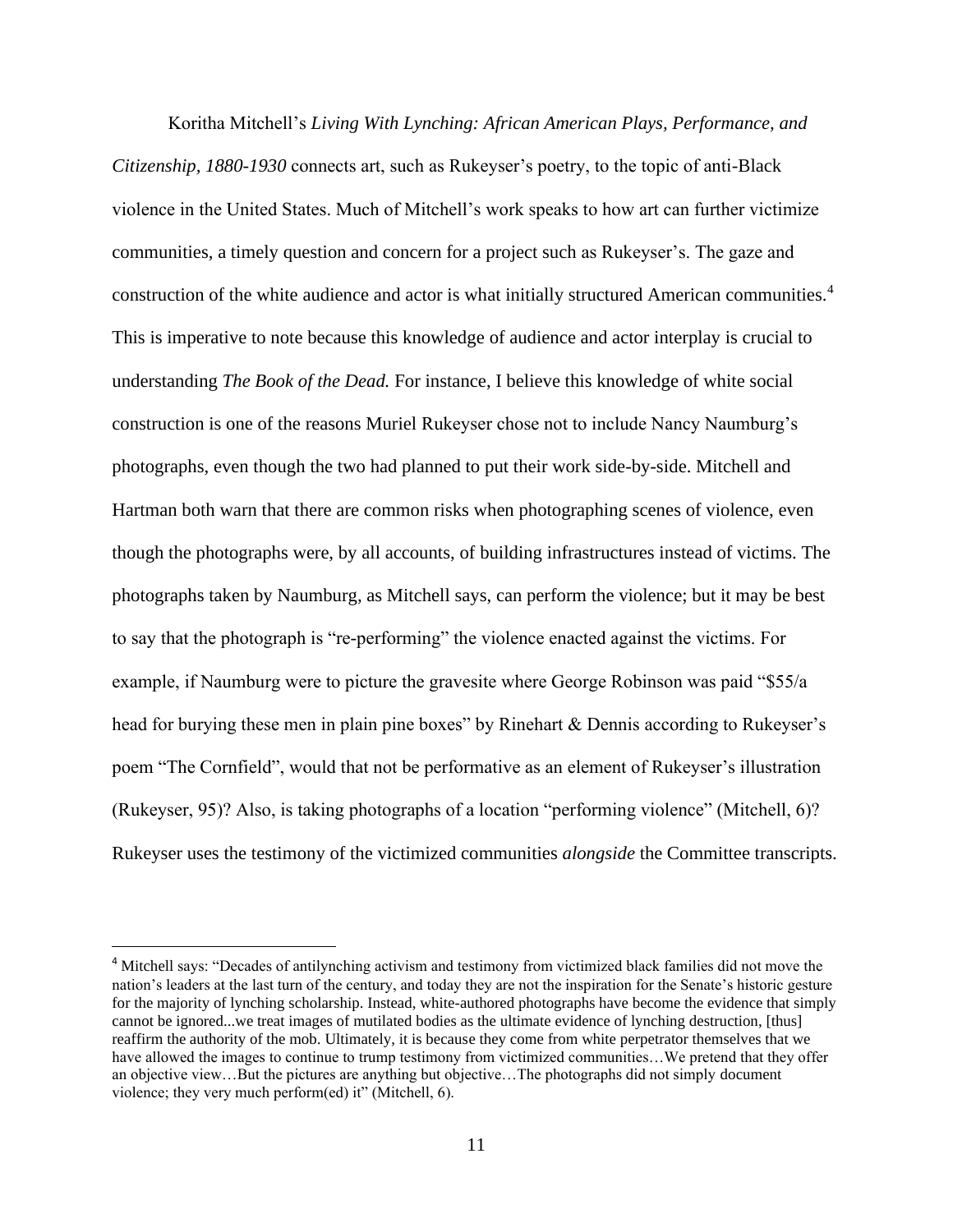I believe she is telling a story (i.e. performing), but that there are layers to the performance. These violences; anti-Black, environmental, and labor, work simultaneously against the laborers.

#### *Part II: Environmental and Labor Violence in Rukeyser*

Rob Nixon provides a new subset of violence in his book *Slow Violence and the Environmentalism of the Poor*. For Nixon, there is another subset of violence which is less frequently named; slow violence. He defines "slow violence" as: "Violence that occurs gradually and out of sight, a violence of delayed destruction...dispersed across time and space, an attritional violence typically not viewed as violence at all. Violence is customarily conceived as an event or action that is immediate[,] explosive[,] and spectacular" (Nixon, 2). Slow violence further engages with the systemic and generational violences in Rukeyser's text. In this text, Rukeyser is clearly speaking to generational wealth not being possible for African American families. Rukeyser is, by looking at the buildings and bridges in the area, not only speaking about income disparity, but the environmental catastrophe that is generational poverty. This is the work of slow, generational environmental and labor violence against the most vulnerable.

Ronald Walters further articulates throughout "The Impact of Slavery on  $20<sup>th</sup>$  and  $21<sup>st</sup>$ Century Black Progress" that few (if any) African American families would have been able to save wages by the 1930s; speaking to Rukeyser's points on the marriage of anti-Black, envrionemtal, and labor violence. Afrcian Americans would not have been given respectable work *over* white families during the depression, and, of course, when Black families did find work, it was work that would be unsafe and most likely unsustainable and seasonal (Walters, 112-128). Not only this, but African Americans in crisis were less likely to be bailed out by the government during times of natural disasters. Whereas Nixon's slow violence is normally used to describe environmental catastrophes, there is no doubt that there is a continued *group of*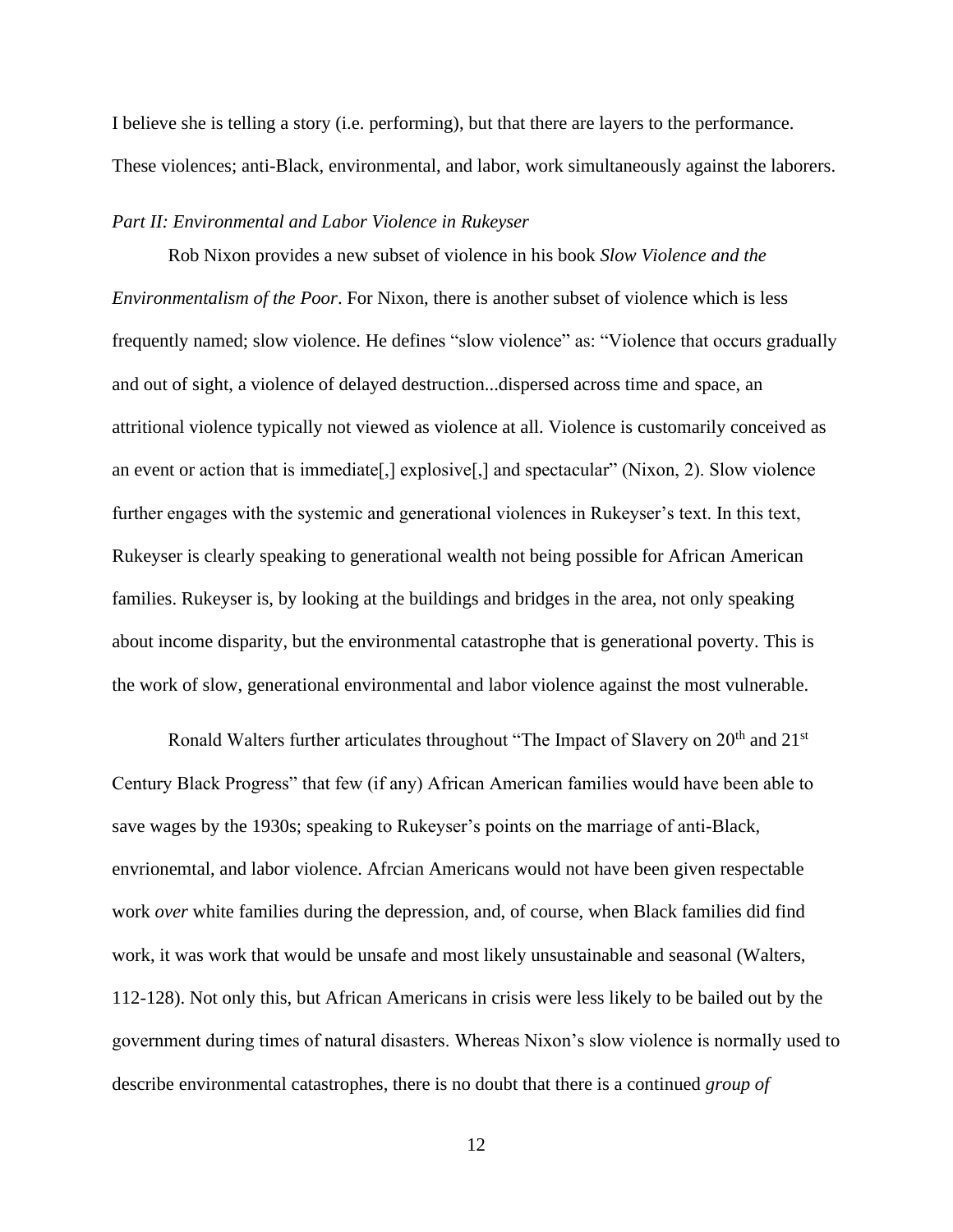*violences* which occurs during environmental catastrophes and that *generational poverty is an environmental catastrophe*. Afrcian Americans suffer under the imperial regime of the United States, most especially during environmental crises.

Robert Bullard and Beverly Wright in *The Wrong Complexion for Protection : How the Government Response to Disaster Endangers African American Communities*, agree: "The[re are] unequal protection and unequal treatment afforded African Americans...and factors that have made [African Americans] vulnerable...We explor[ed] environmental hazards [which] develop into public health threats and how design factors either mitigate or amplify their effects" (Bullard and Wright, 1-2). The two conclude that "environmental and public health threats from natural and human-made disasters are not randomly distributed" (Bullard and Wright, 2). With regards to continually perpetrated violence, I again turn to Karida Brown, who explains that what makes black persons *other* is their ability to perform and adapt for survival; improvise. This improvisation is a result, I believe, of the combination of violences I have thus far articulated.

#### **The Ethics of White-Washing**

Rukeyser's work acts as witness to spectacular, slow, anti-Black, environmental, and labor violences in Fayette County, West Virginia. In her poem, "Gauley Bridge", Rukeyser cannot stray far from her privileged position of witness, lest she make further spectacle of the violences. She is the "camera at the crossing." If Rukeyser were to try and impose herself on the Hawk's Nest Disaster by inserting herself into the history, even though she is but "a tourist" to the misery, she would further enable the spectacle and perpetuate the violence of the corporations against the victims and their descendents (Rukeyser 68 and 69). Instead, Rukeyser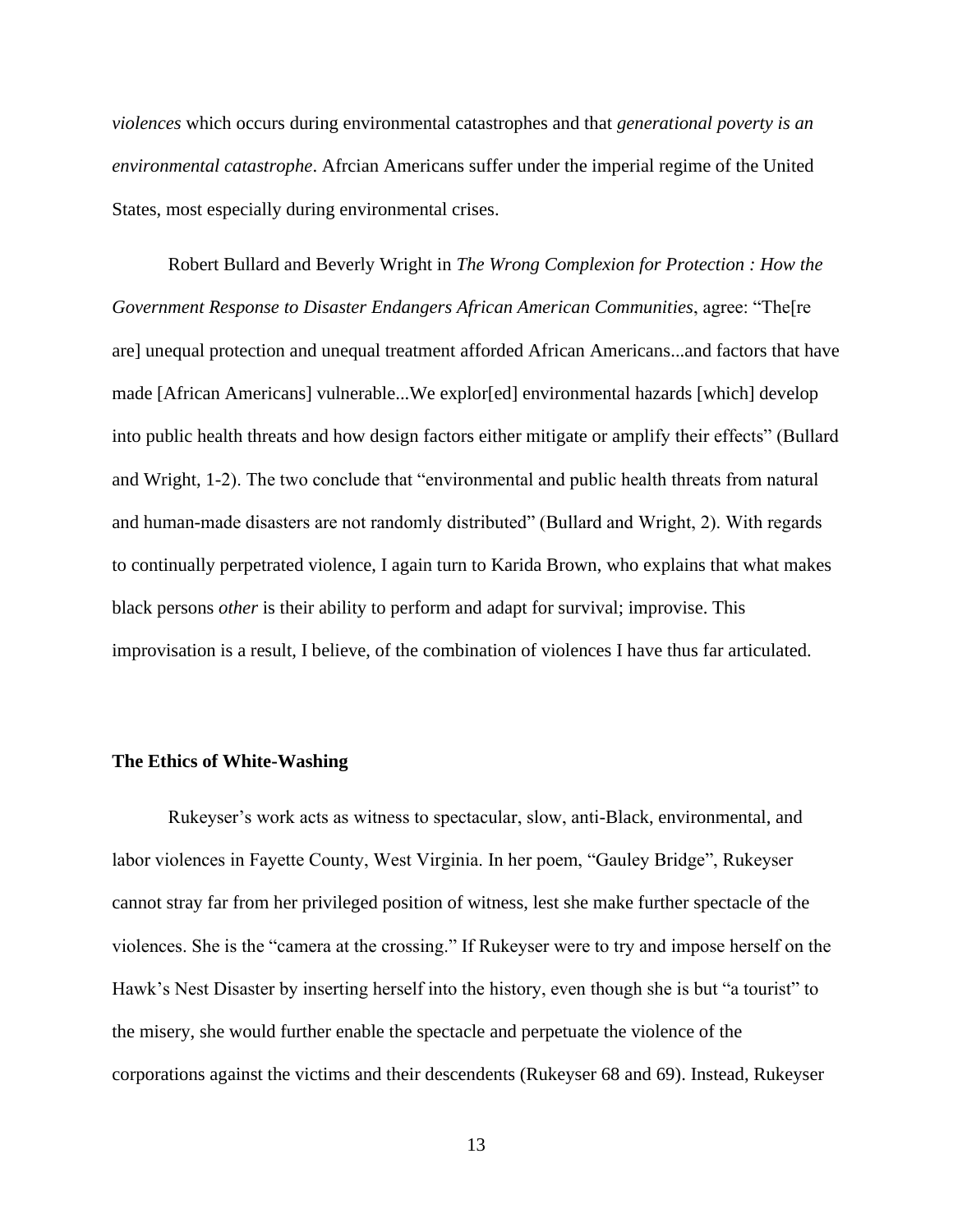must *choose* to not make further spectacle out of the violence, though this is difficult to do...in fact, it is impossible to do because Rukeyser is interpreting the violence that they were simply not part of. They are chronicling the history of the dead and thus giving the dead voices they *do not have* because they are dead. However, this calls into question how intention works in the text.

Rukeyser's intention is imperative to understanding the connection between slow violence and spectacle. Rukeyser is blatantly invoking the dead, interpreting their words, and, in many ways, perpetuating the spectacle. However, Rukeyser does so because to not chronicle history is to not criticize past events and thus change future actions. Mitchell is absolutely correct in saying that photographs cna perform violence. Poetry invoking the dead certainly does not allow the dead peace. However, I believe that while we must recognize our authority as writers and attempt to not further spectacularize the event, it is imperative to write on instances of violence to criticize not only the physical act of violence, but also to criticize how the history was initially written. Rukeyser's interpretation of George Robinson's testimony, for instance, is an interpretation. The poem *does* further spectacularize the event. The question that remains, again, is "at what cost?" This, I believe, is Rukeyser's true value. Rukeyser is not important to the conversation only because she wrote to the event, she is important because of how she tries to mitigate her impact on the spectacle/violence, and construct a narrative by which she does not personally profit.

This section will further look into Rukyser's role as witness. I will first speak to the role of the witness, voyeur, and spectator as defined by Saidiya Hartman and Jean-Paul Sartre. I will then complicate these terms and offer my own definition of a spectator as *an agent who acts without action* by looking into two theories on spectatorship I have created for this thesis: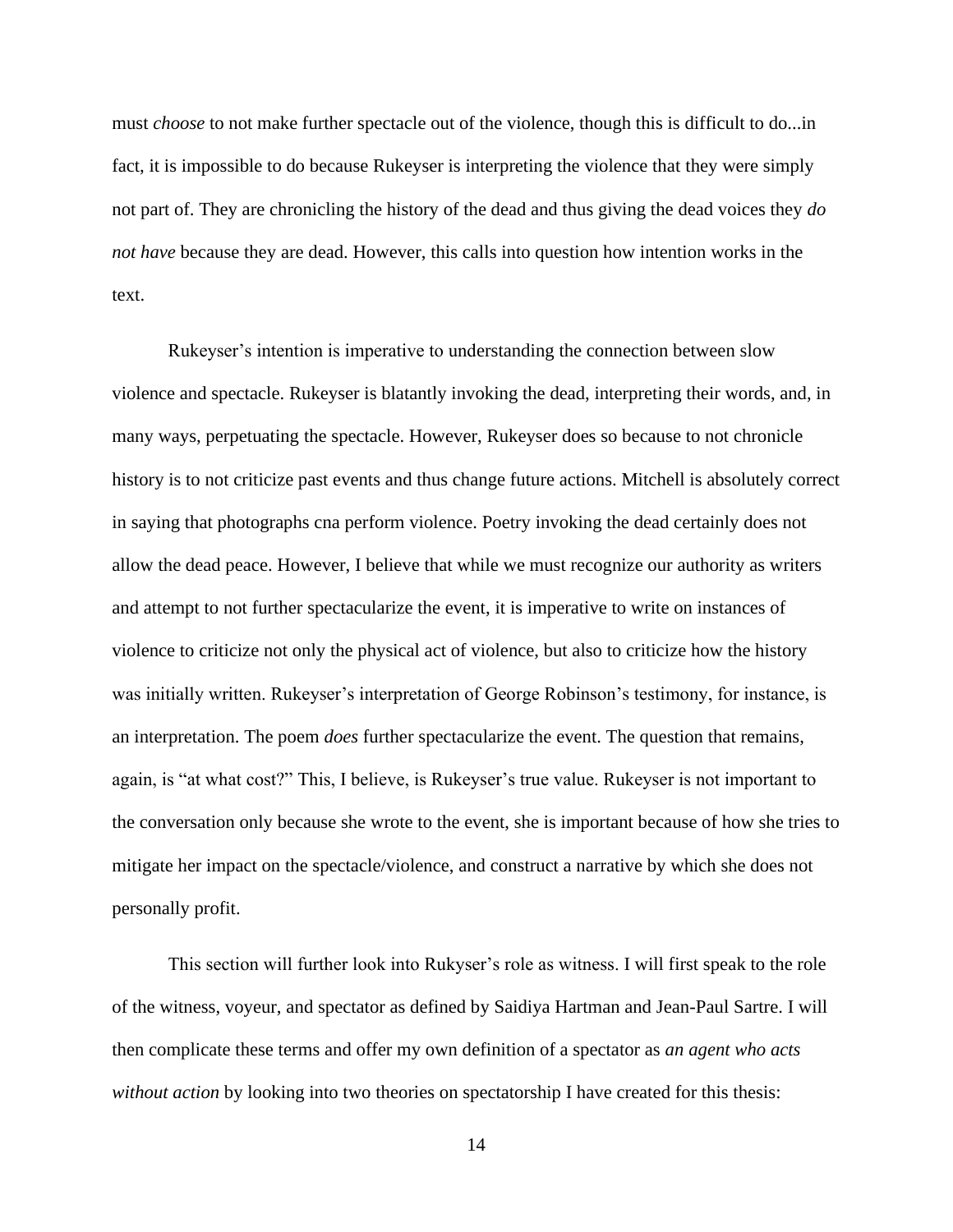Primary and Secondary Spectatorship. To conclude this section, I will offer my own ideas on how the role of the spectator impacts the reading of Rukeyser's work by close-reading her poems: "The Book of the Dead," "George Robinson: Blues," "Praise of the Committee," and "The Bill."

#### *Part I: Witness, Voyeur, and Spectator*

There are more than even three acts of witness in Muriel Rukeyser's poem "Gauley Bridge":

Camera at the crossing sees the city A street of wooden walls and empty windows, The doors shut handless in the empty street, And the deserted Negro standing on the corner. The little boy runs with his dog (Rukeyser, 68).

The first witness is the "deserted Negro" whom the reader sees in the street. The second witness is the camera (and the possible person behind the camera). The third witness is the unspoken witnesses on the street.<sup>5</sup> The fourth witness is the writer, who may or may not be behind the camera. Finally, the fifth witness is the reader. All of these witnesses are, in fact, experiencing different versions of the same scene. Multi-perspectival witnessing is crucial to understanding how the role of the witnesses is important to Rukeyser's critique on violence. However, Saidiya Hartman complicates the act of the witness when she compares the terms "voyeur" and "spectator" in *Scenes of Subjection*; terms I believe are adjacent to "witness"*.*

In beginning with the term "voyeur", Hartman writes that a voyeur is someone "fascinated with and repelled by exhibitions of terror and sufferance" (Hartman, 2). However, I

<sup>&</sup>lt;sup>5</sup> I believe that Rukeyser may be inferring the running boy is a passing witness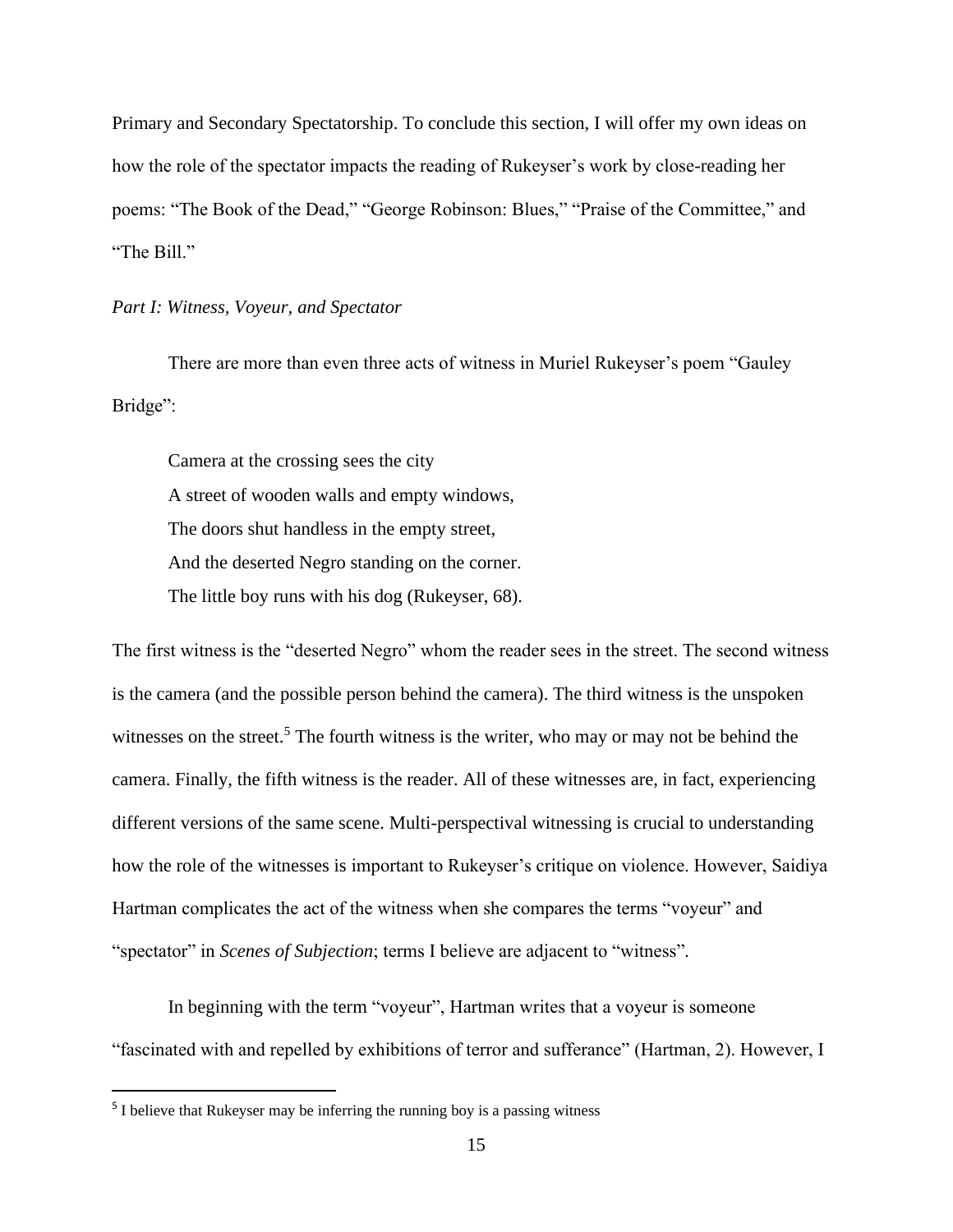take issue with her definition because she uses the conjugation "and," alone, instead of saying "and possibly." I do not believe a voyeur is someone who is always both fascinated *and* repelled. I believe the voyeur is someone who is possibly both fascinated and may try to repel the images of violence. However, many can neither resist, nor stop, an image from forming in their mind, though they may try. This inability to truly resist would mean they would attempt to repel the idea, but be thwarted. However, the voyeur is always fascinated by the image because, while fascination generally has a positive connotation, violence attracts the human to view in negative and positive ways the scene before them. For instance, in Rukeyser's poem, "Absalom," when the youngest boy asks his mother "Mother, when I die/I want you to have them open me up and/see if that dust killed me" (Rukeyser, 80). The violence of the imagery, opening up the lungs of a dead boy, is what the boy hopes will fascinate a judge and jury into giving his mother a chance at survival through financial compensation For Saidiya Hartman, there is also a difference between the witness/observer and a spectator. This is, in my interpretation of the text, that the spectator can only exist at a spectacle. One cannot be a spectator to nature, they are a witness or observer of nature, unless nature provides an event for one to spectate (such as a hurricane, in its violence). However, looking at the difference between spectator and voyeur is a bit more complex, and I rely more thoroughly on Jean Paul Sartre to better explain.

The spectator may also serve as an example of Sartre's voyeur. In a description of human existence in Sartre's *Being and Nothingness,* he describes humans as existing as true subjects only when they are engrossed in the actions of others, without being directly observed themselves (Sartre, xi). This stipulates that the spectators are simply people who watch actions taking place, similarly to the voyeurs who are (in my furthering of Hartman's definition) "fascinated with and [possibly] repelled by (and, thus, may try to *repel*) exhibitions of terror and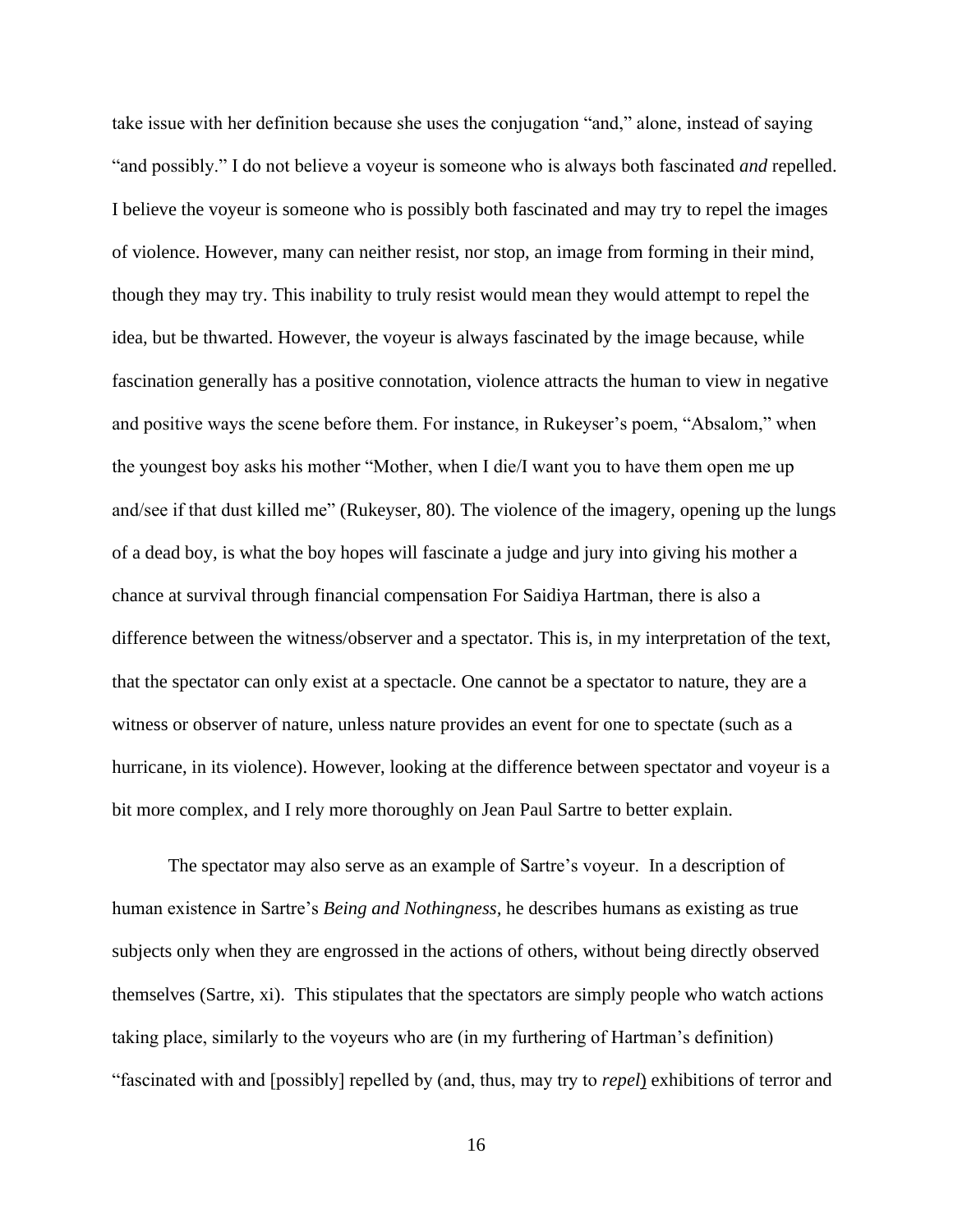sufferance." Sartre describes voyeurs as observant beings, following the actions of others through a metaphorical keyhole, treating those they are observing as objects, and thus granting a particular type of power to the voyeur. For historical purposes, the "voyeur" is understood as the spectator who is engrossed in the actions of others, so the voyeur and spectator are, in fact, one in the same. However, the voyeur can exist outside that of a spectacle, so, possibly, a spectator becomes a witness or voyeur once the spectacle is over and the memory is the only "scene" the now-dubbed "witness" can rely on. The observed/victims are classified as historical actors, who are rendered as objects due to the observational and judgmental qualities of the spectator. The inherent separation of the victim from the spectator is vastly important because it is only in artwork that the victim can reclaim their own image as the main actor. The role of the actor and spectator cannot exist outside of the spectacle within this theory of spectatorship.

I will first start with looking at the role of spectatorship for a few historiographical reasons: 1) Spectatorship is a convoluted topic because spectatorship proffers an apparent contradiction. The spectator is an agent who *acts without action*; the spectator exerts power through presence alone, calling into question heretofore accepted definitions of the historical agent.<sup>6</sup> The spectator is the one who engages in an interaction without direct interference; the one who exercises without interactive action, through presence alone. 2) The spectator acts with the mob and exerts power over an action without the necessity for speech or individual action. Proximity is relevant to understanding the politics of spectatorship. For example, in "George Robinson: Blues," Rukeyser uses Robinson's memory of a spectacle to act as witness to the labor injustices against black men. More specifically, when Robinson is quoted saying, "When a man said I feel poorly, for any reason, any weakness/or such,/letting up when he couldn't keep going

<sup>&</sup>lt;sup>6</sup> This is my definition of Spectator.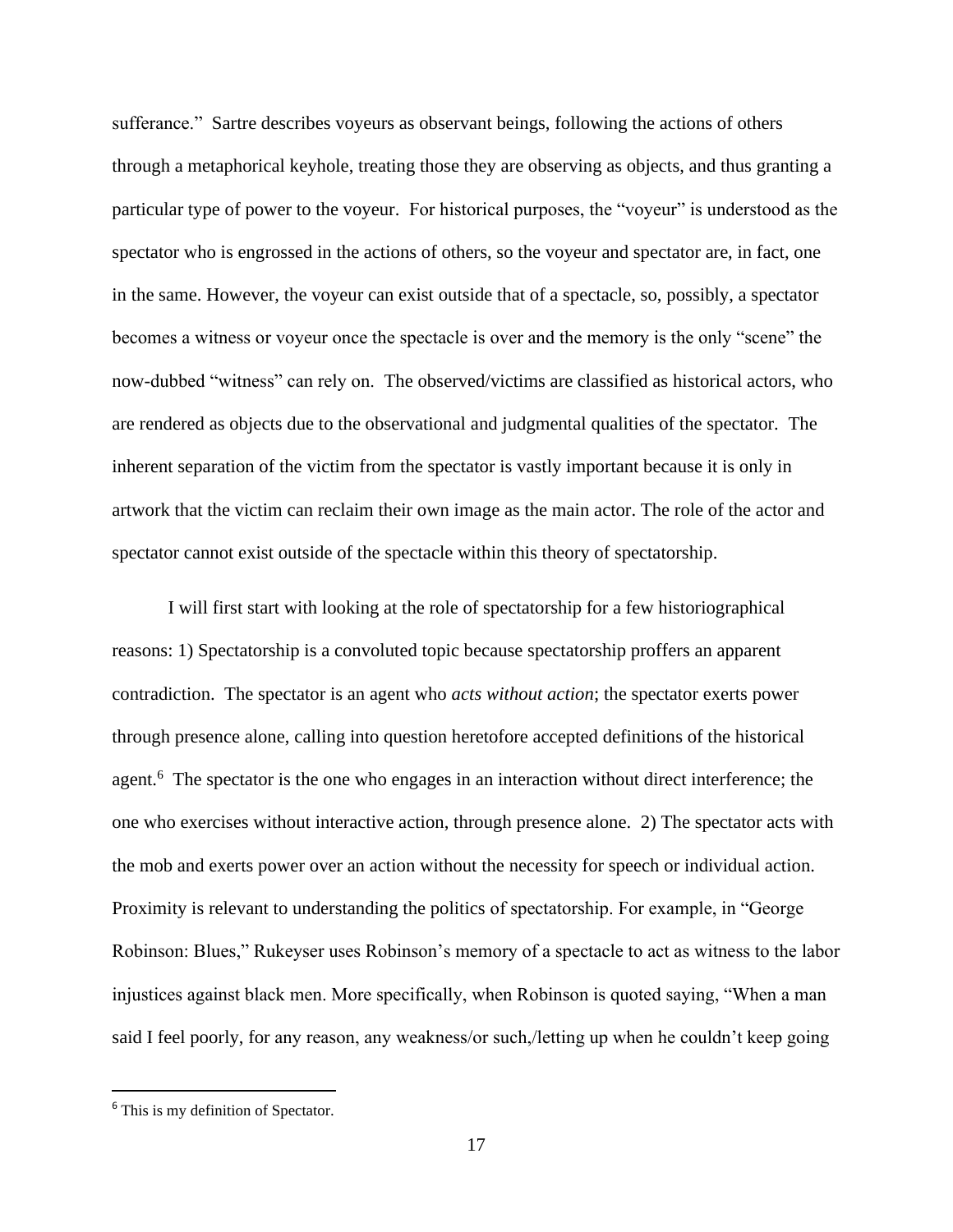barely,/the Cap and company come and run him off the job surely" (Rukeyser, 85). In this instance, all three terms (voyeur, witness, and spectator) act together. Robinson, being present at this event, meant he *was* a spectator, *is* a witness, and *was/is* a voyeur because he was "fascinated" enough to remember the event and continue watching, but he was also possibly repelled by the memory. I believe he was repelled based on my interpretation of the line "letting up when he couldn't keep going barely" being one of sympathy.<sup>7</sup>

Someone who witnesses an event, first-hand, has a very different experience than someone who may see the act in a photograph. This belief stems from my research which shows the ever-changing role of that which acts without action; i.e. the spectator. Leveling spectatorship clarifies the historical importance of violence in acts of marginalization and *othering*. There are different levels of spectatorship which occur within the anti-Black, environmental, and labor violences. For instance, proximity plays an important role in violence. One who is closer to a fire, for instance, has a different sensory experience than someone further away due to smoke level, heat, and of course, smell. This does not negate the existence of violence in different proximities, but there is a difference in the experience. The role of the spectator is ever-changing because they become more and more attuned with the actions in the spectacle the longer they act as a spectator. For much of the 1930s and before, as evidenced multiple times throughout this paper, it was white persons who acted as spectators to most of the violences.

<sup>&</sup>lt;sup>7</sup> I believe that the "spectator" is a time-conditional term, but I am also aware that to continue to speak to spectatorship, voyeurism, and witnessing, I will first need to understand the role of authority I am trying to claim as a spectator to this violence as a non-racially marginalized person. I believe that I am in the same position of Moore and Rukeyser. I do not wish to use the Hawk's Nest Disaster isaster to reinforce a savior narrative. I am not looking to desecrate the dead who did not ask me to speak for them. I believe that there is an important story to tell within the Hawk's Nest Tunnel disaster, but I am doing so from a position of removal because I cannot act as witness or spectator to the events that occurred during the 30s; maybe more importantly, even Rukeyser's work is a re-telling. Just as there are levels to the Hawk's Nest Disaster story, there are levels to spectatorship.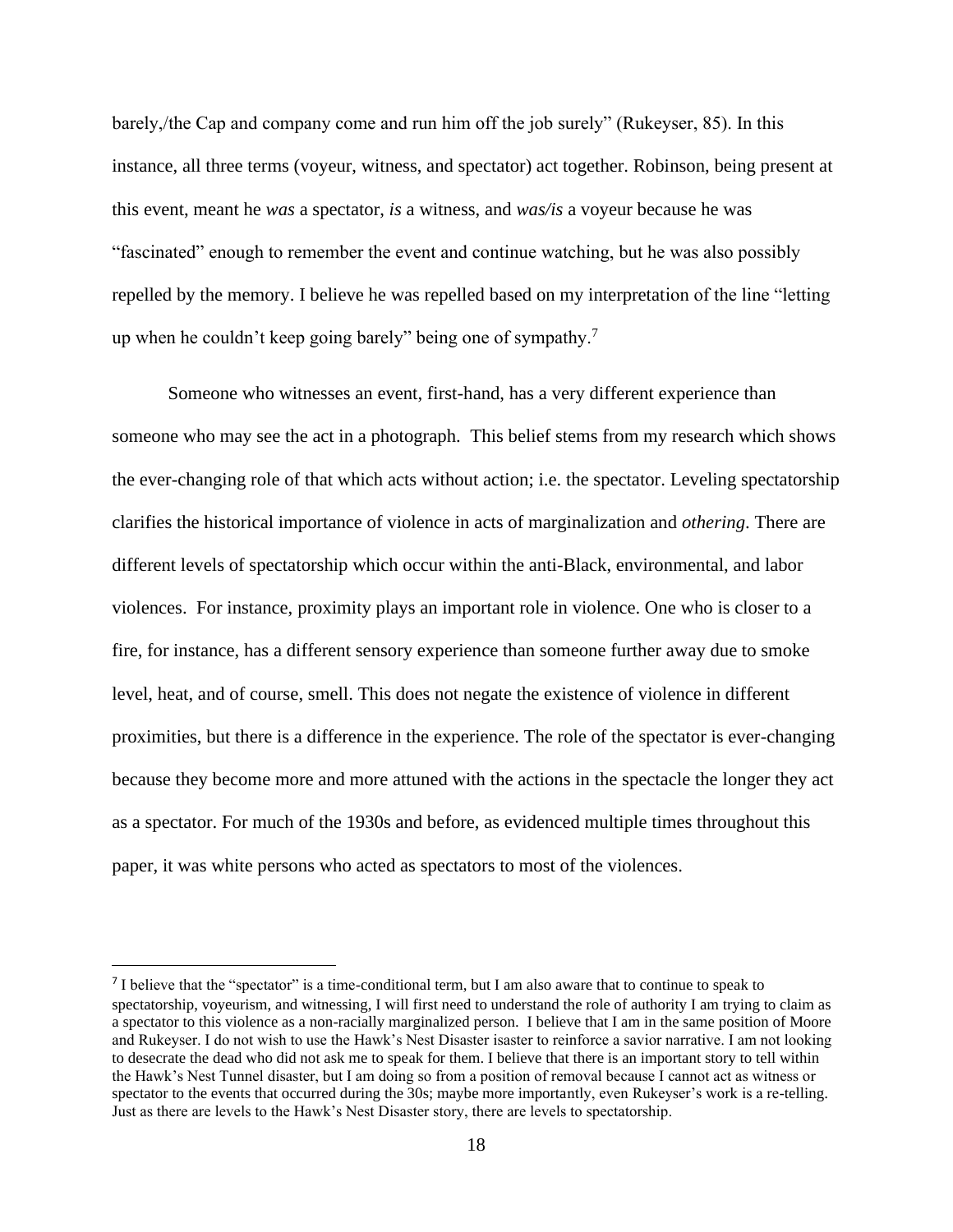White spectators are agents whose very presence at the "exhibitions of terror and sufferenace" support the actions of the community when they do not act in defiance of their spectator role. These white spectators, for the purposes of clarity, are the fuel to fire for every lynch mob and act of egregious violence incurred against the black population in Fayette County, West Virginia. Beyond the more outwardly violent actions, it is a labor violence to not unionize and force the corporation to better pay the black wage earners during the Hawk's Nest Tunnel building project. White wage earners (though labor violence victims in their own right) participated in slow violence tactics. Anti-Black violences, such as the scene described by Moore between Bernard Jones and Dr. Cherniack, are blatant cross burnings to scare black miners from staying in the town, among other activities. The townspeople helped to " kill[…] a lot of blacks…[erase blacks] from Hawk's Nest" and mocked the starving black population by offering "crow" to eat when black people begged for food (Rukeyser, 19-20 and 29). These messages of communal expectation can only make sense when the messages and acts of violence are made public; have witnesses and spectators. If there are no spectators to judge, then duelists are performers in an empty theatre, and the lynch mobs would consist of two psychically active men—one to hold the victim while the second tied the noose—in an empty act of murder without communal payoff or acceptance. The active men, like the spectators looking upon the action, are all voyeurs. Traditionally, the spectators are categorized as separate from the two physically active men, though I do believe they are just as culpable. For this, I offer two definitions and some close-reading examples of spectatorship and anti-Black violence within Rukeyser's work.

#### *Part II: Primary Spectatorship*

I define "primary spectatorship" as a form of spectatorship in which the witness must be in close enough physical proximity to act as a physical witness and spectator to an event. In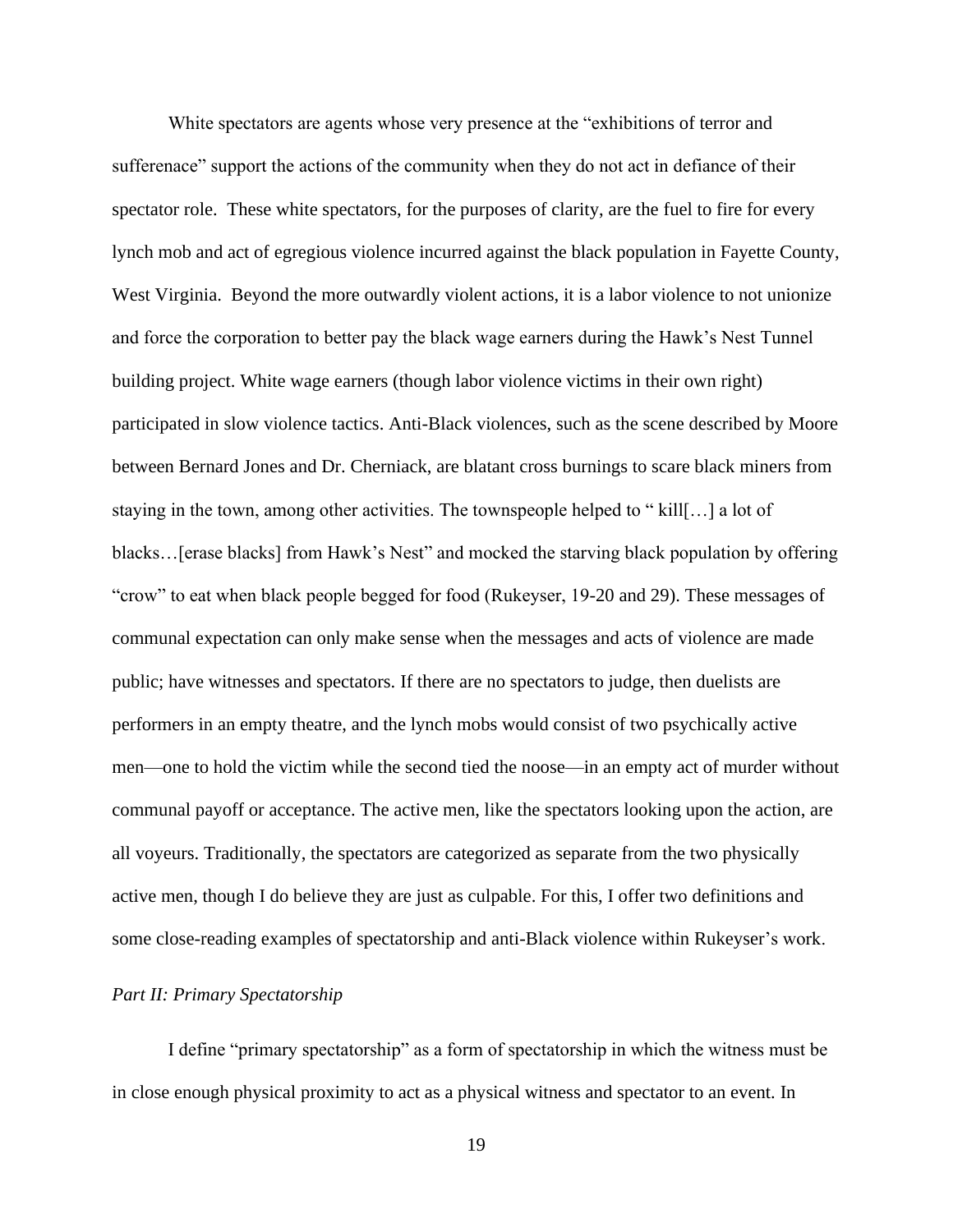Rukeyser, one such example can be seen in "The Doctors." Mr. Griswold, a lawyer, and Dr. Goldwater, who is on trial as a doctor and witness to the effects of silica on miners in Fayette County, West Virginia during the 30s, are going back and forth about the findings of those who died from dangerous silica inhalation during the Hawk's Nest Tunnel Disaster. Within Rukeyser's interpretation of the conversation:

-Did you make an examination of those sets of lungs?

-I did.

-I wish you would tell the jury whether or not those lungs

Were silicotic.

-We object.

-Objection overruled.

-They were (Rukeyser, 93).

In this example, Rukeyser is using a primary spectator from the event to give testimony. The spectacle, in question, was looking, again, at the silicotic lungs which belong to a (now) dead man. In this example, Dr. Goldwater did not, of course, give the man silicosis, so he is not a primary agent who "acted". However, Dr. Goldwater witnessed the spectacle (i.e. was *inactive*) and he acted as a participant of three grander forms of violence: anti-Black violence, environmental violence (slow violence), and, of course, labor violence. By this, I mean that the doctor—who knew enough to say at the time of the first hospital visit, "I warned many of them[, the workers,] of the dust hazard and advised them that continued work under these conditions would result in serious lung disease"—was a primary spectator to the violence he helped perpetuate (Rukeyser, 91). I say this because the spectators are those who give weight to acts of offense or criminality (by the corporation, in this instance) with their spectatorship and lack of action, even if the action is that of slow violence. It is on behalf of the power of primary spectators that the actors concerned in any historical event can be compelled to play their part on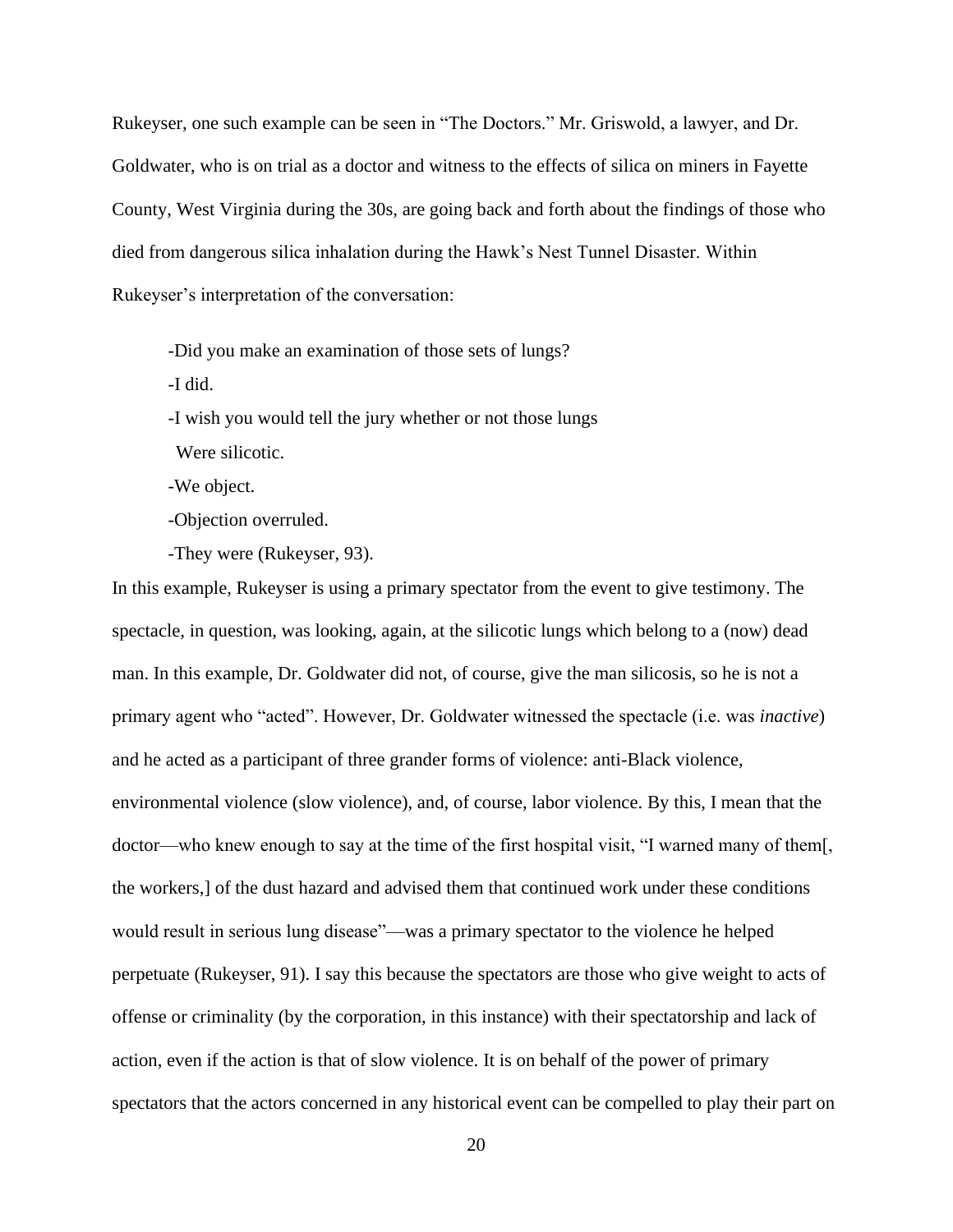the historical stage. Those who primarily spectated are, in my mind, guilty of acting without action when they witnessed, but did not stop, the men forced to drill into 90-99% pure silica, dry. For this, I turn to Rukeyser's "The Bill":

THAT prevention is: wet drilling, ventilation,

respirators, vacuum drills.

Disregard: utter. Dust: collected. Visibility: low…

A fellow could drill three holes dry for one hole wet.

They went so fast they didn't square at the top (Rukeyser, 114).

The text above is important because it further implicates the spectators. The spectators, such as the doctors and corporations, knew that the drilling was going too quickly and that the miners were working in deadly environments. On the very next page of "The Bill", Rukeyser implies the same: the doctors, just as the corporation who funded the Hawk's Nest tunnel mining, knew "THAT the Bureau of Mines has warned [against this type of mining] for twenty years" (Rukeyser, 114). This is all to say that there is no difference between a primary spectator and an actor or agent of spectacle (one who perpetuates the violence), in my mind, when it comes to guilt of association and action. Those who perform and those who only spectate upon are guilty of the perpetuation of violence. To clarify once more: primary spectators are those who witness an event in real-time and real-distance. It is not someone who views a photo or video after an event has taken place, such as, say, Mr. Griswold the lawyer. The Doctor was a primary spectator.<sup>8</sup> For this reason, I, for instance, could not be a primary spectator to the events that occurred in the 30s simply because I have read Rukeyser. By reading Rukeyser, I am participating as a secondary spectator.

<sup>&</sup>lt;sup>8</sup> I will explain how the Doctor can act as a "secondary spectator," too, in my next part.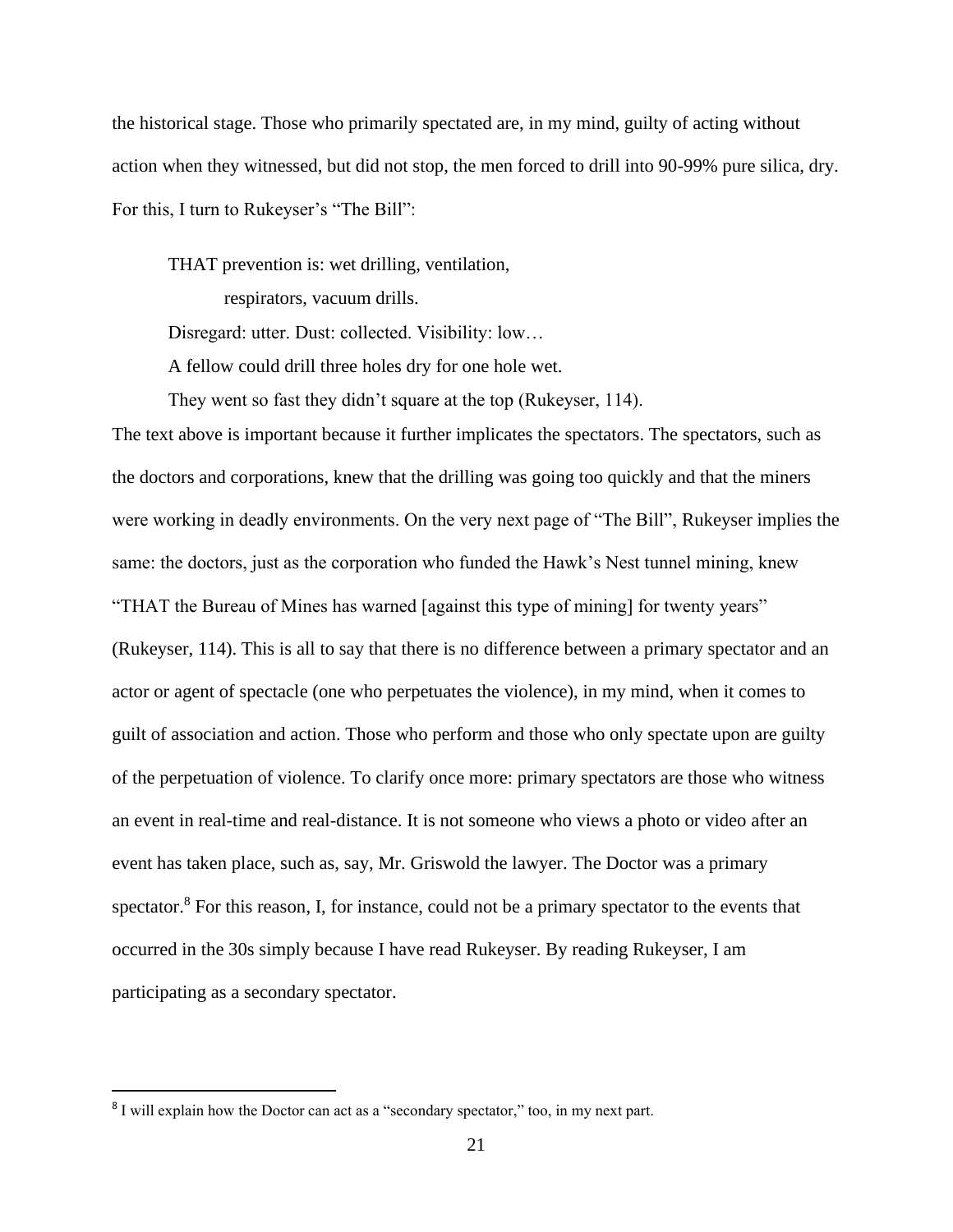#### *Part III: Secondary Spectatorship*

"Secondary spectatorship" is where most research for historical and journalistic rests. Secondary spectatorship, like primary spectatorship, is also bent upon a physical distance demarcation, and reliant on the spectator being a witness outside of "real-time" and "real-space". In secondary incidences, information is coming from a different level of distance than primary. In primary spectatorship, the overall role of the primary spectator is mostly unchanging. They witness, actively or passively, an event or spectacle (I agree with Hartman on that portion of her definition). The primary spectators *act,* even in moments of inaction, by their very participation. Secondary spectatorship is more complicated because of time and distance. For example, "the Congressmen are restless" but they cannot participate as primary spectators to the events in the Hawk's Nest Disaster because they are working on a bill after the fact, and thus could not have participated or been spectators to events in real-time. The documents they look at and the witnesses they speak to perpetuate secondary spectatorship; a reperformance of the violence, but not the initial violence. Both of these examples are reliant on information not gathered by their witness of the actual event in question. Secondary spectators are able to claim removal (and thus removal from responsibility) from the action even as they are the ones who try to reconstruct the events for the modern audiences of the time (such as what Rukeyser tries to do with *The Book of the Dead*). These spectators are reliant on media, itself, to accurately portray "true" events.<sup>9</sup>

Secondary spectatorship provides a lens to further understand how events of the past can affect the present. This form of spectatorship is what historians rely so heavily on. An example of such, again, is the photograph of the lungs from "The Doctors." The photograph/X-ray is a

<sup>9</sup> The media can be written, photographed, filmed, etc.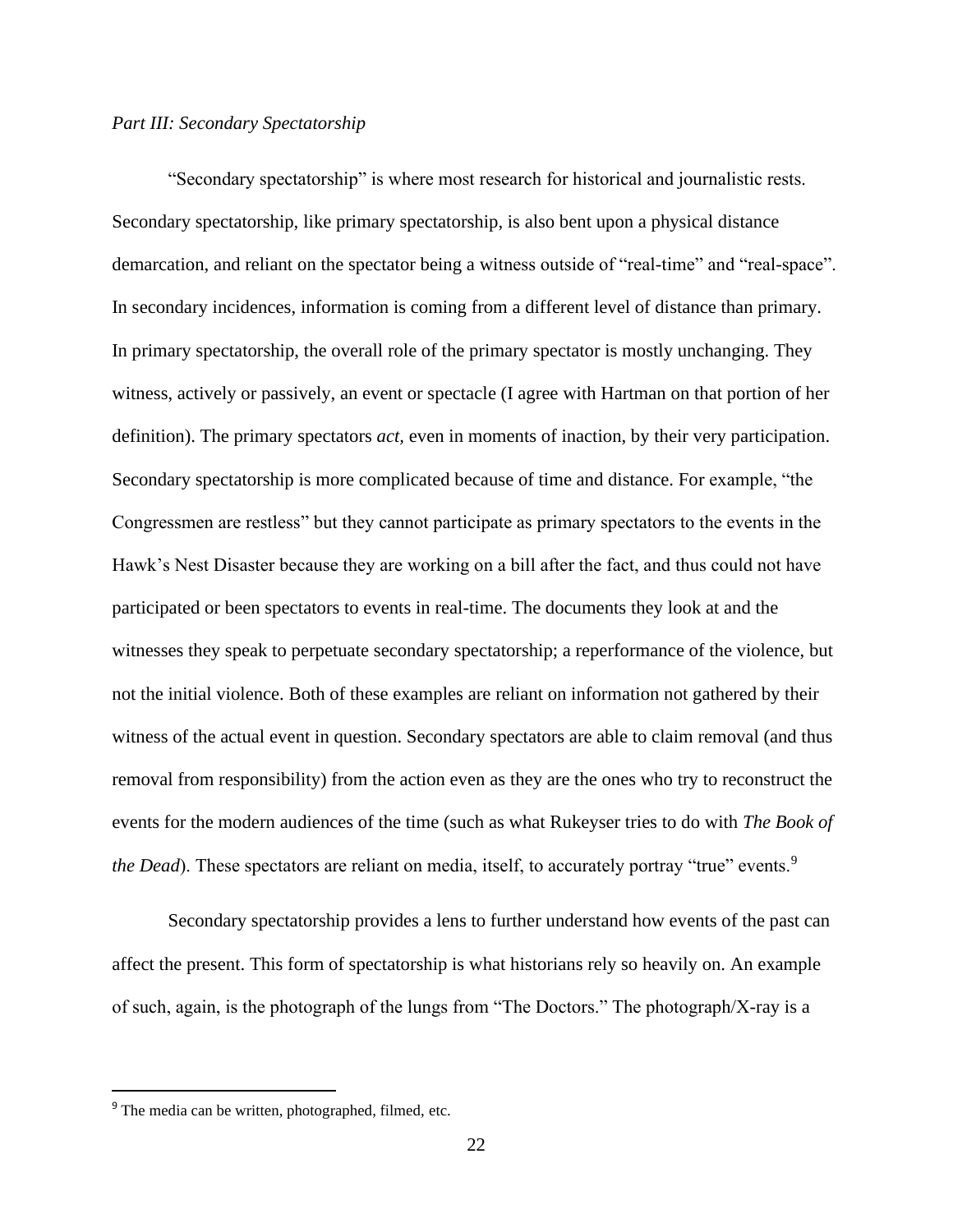document from the 30s, which, it can be argued, the doctor and patient were originally primary spectators to. Mr. Griswold was not privy to this photo at the time of the spectacular reveal. The Congressmen are secondary spectators due to the removal from the event over distance and time. By re-articulating such an event using the photo representation, the spectator does not need to be physically present at the event to try and parse out as clear an idea as possible of what occurred. However, as with most photographs, there is a problem when using this method of memory because it is typically using a singular perspective point. This problem is something Mitchell points out about photographs of lynchings: "The photographs did not simply document violence; they very much perform(ed) it," (Mitchell, 6). This, Mitchell articulates, is dangerous because relying on only the photograph can get in the way of marginalized and victimized communities speaking their own truth. Pictures are, as Mitchell rightly points out, "anything but objective" (Mitchell, 6). It is here that I believe Rukeyser separates herself from the definition of spectator and voyeur. Rukeyser is acting as a witness because she is offering up her interpretation of the testimonies on the spectacle. She utilized secondary spectatorship when she went through primary images and documentation, but she is not *still* within the defined parameters of the spectacle now that she is separate from the latter half of the definition of spectator I have provided: an agent who *acts without action*. Rukeyser has acted, and she is outside the action of the spectacle. However, she makes her reader confront their own position to the spectacle of violence as a witness. I will now close-read sections of four of Rukeyser's poems: "The Book of the Dead," "George Robinson: Blues," "Praise of the Committee," and "The Bill."

#### *Part IV: Close-Readings*

"The Book of the Dead" is not directed towards any one place. The poem, itself, is a map which spans from London to California, hitting pit-stops at places like Nevada and Spain. I find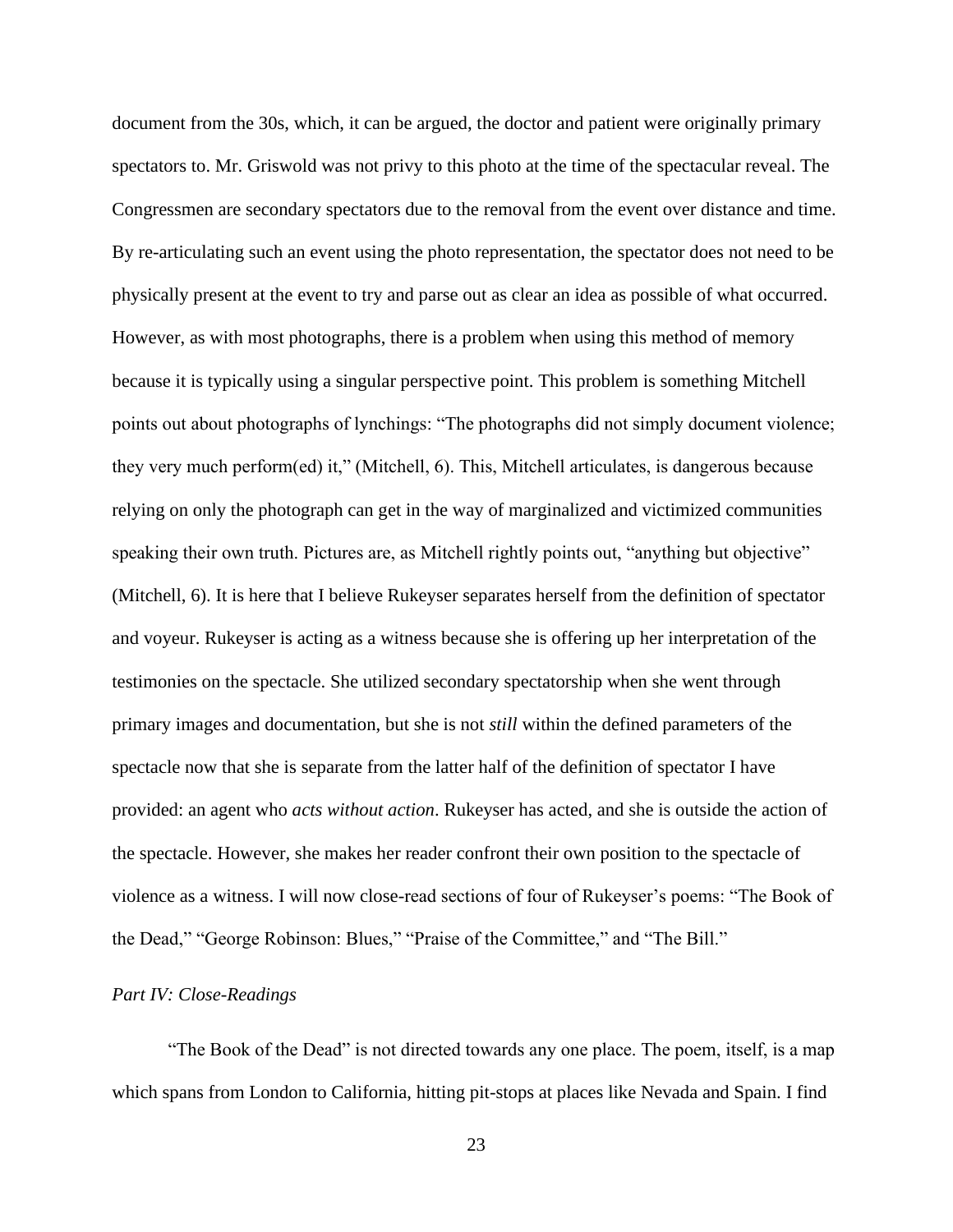this an important conversational starting piece because it so impactfully and rightfully directs the reader's attention to something narratively crucial in a text which seeks to undermine the corporate mentality of America: community. For corporations to persist and exist, there has to be a following large enough for them to survive. The "improvisation" of blackness needs a community to survive such a lonely and dispossessed existence. Rukeyser, using characters throughout her book (and not just "The Book of the Dead"), redirects the reader to remember that those who are affected by silicosis are not only those who are subject to impending death, such as Arthur from her poem "Arthur Peyton". However, those who do "glow in their graves" should act as a beacon of warning to those who believe that corporations exist to *help* blue collar workers (black and white alike) (Rukeyser, 121). However, the only direct action on the part of the corporation is that of anti-Black, labor, and environmental violence. These workers, "belligerents who know the world," are not just easily manipulated by corporations, these workers are systemically culled by corporate greed in enraging acts of violence under the guise of fabricated "community." This "community" is a ruse in Fayette County. For instance, in Rukeyser's re-telling of the 1984 oral history of the disaster between victim Bernard Jones and occupational health specialist Dr. Martin Cheriack:

The merchants and professionals wrote an open letter denouncing the media for printing "propaganda" about their town, decrying the "undesirables, mainly Negroes" who had taken up residence there...

"Who it was, I don't know," said Bernard, "but somebody in Gauley Bridge went across the river in Vanetta, and they put a big cross up there on the hillside and wrapped it with rags and soaked it with gasoline and set it on fire. Well, these black people, when they seen that cross burning, that scared them. And the next morning one group after another came down that railroad track headed for the bus station, going back home to the South (Rukeyser, 33).

African Americans who have claimed their freedom from the shackles of chattel slavery are

being systematically killed by the corporations (alongside whites), and they are also being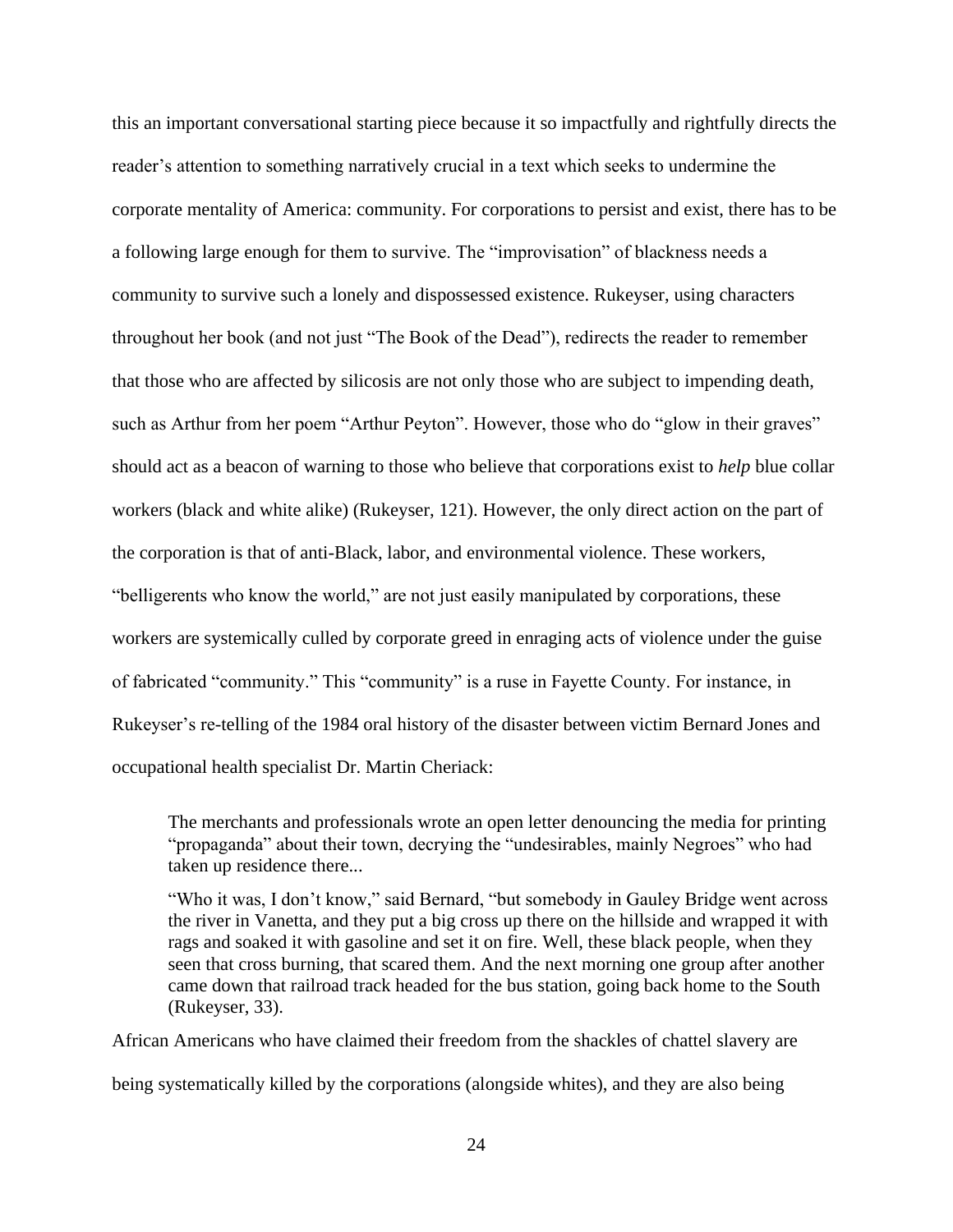attacked by white people in the town they reside in. Thus, as Alexandre might argue, African Americans cannot claim the town as their own. Rukeyser is using *The Book of the Dead* as a lens into this slow violence. Rukeyser also speaks to this in her poem, "George Robinson: Blues." In a post-slavery world, African American men (such as George Robinson) were forced to work in dangerous environments. Robinson would come from the mines covered in deadly silica powder:

As dark as I am, when I could out at morning after the tunnel at night With a which men, nobody could have told which man was white.

The dust had covered us both and the dust was white (Rukeyser, 87). In coupling this excerpt with Alexandre's points above, Rukeyser is clearly commenting on the lack of safety for African Americans trying to attain economic security. African Americans were not safe, even if they only "stood around" as Geroge Robinson says in Rukeyser's "George Robinson: Blues": "Gauley Bridge is a good town for Negroes,/they let us stand around, they let us stand" (Rukeyser, 85). Robinson is interpreted as saying this even though the townspeople helped to " kill[...] a lot of blacks... from Hawk's Nest" and mocked the starving Black population by offering "crow" to eat when Black people begged for food (Rukeyser, 19-20 and 29). While racism and discrimination in the post-slavery world certainly still exists, the corporations exacerbated race hatred by not paying a livable wage to the workers.

These corporations *allow* the miners to have a community as long as the miners sit in generational poverty or die in the frozen winters (Rukeyser, 120). As soon as the communities fight back as a community, however, it becomes "inadvisable to keep a community of dying persons intact" because the community becomes able to speak as one voice (Rukeyser, 75). The community these dying people believe they have is short-term. It is a community of the dead and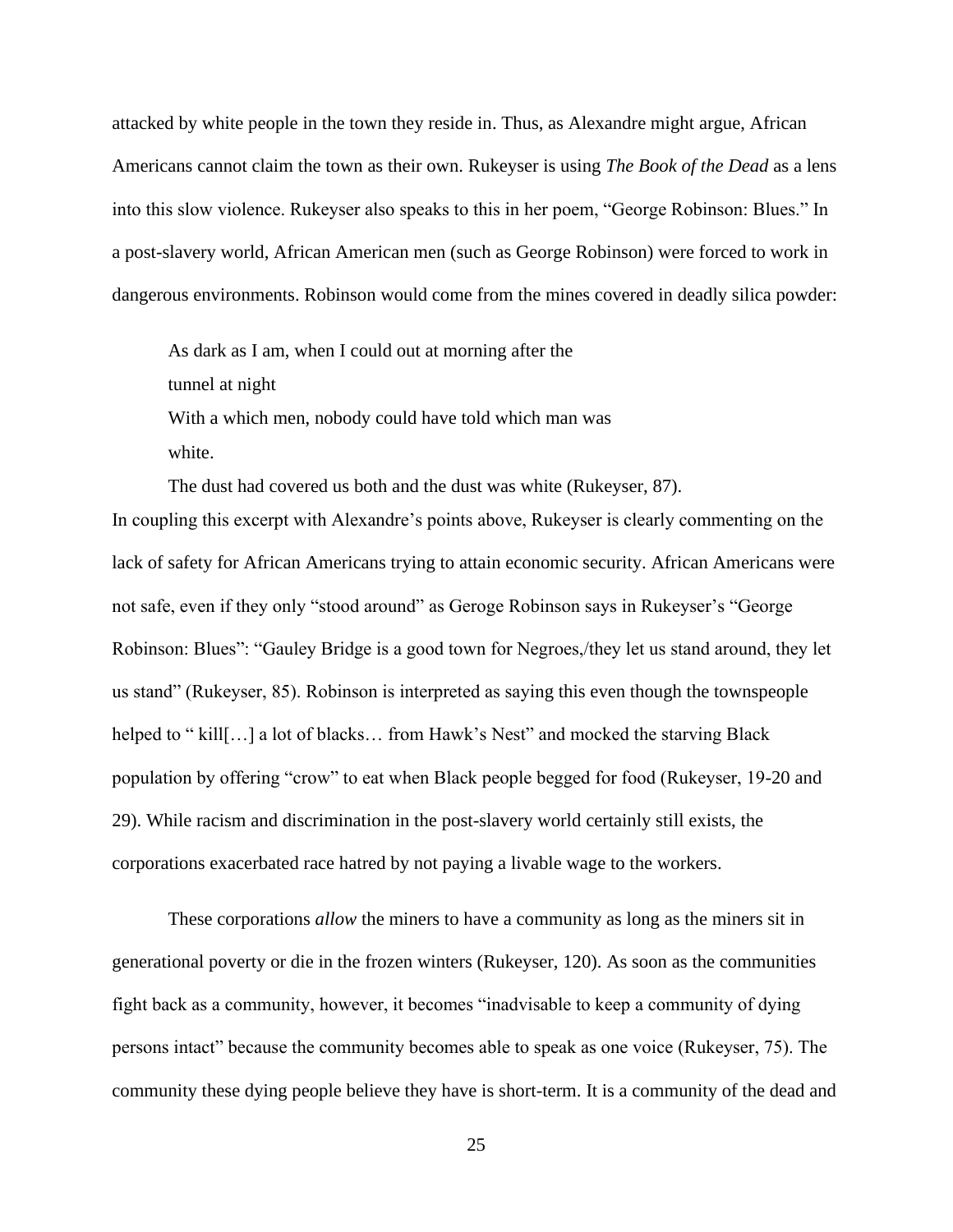broken, hence the title of the book and the multiple allusions to "cells" and "controlled and damned" people (Rukeyser, 121 and 119). This community of the dead is written off before it begins and it most heavily impacted, in this instance, the black workers. If not silicosis, then the tunnels will awash themselves in blood when the mines collapse because "the[ workers] went so fast [under the insistence of the corporation that] they didn't square at the top" against basic federal safety guidelines which require a "squared top" for proper ventilation (Rukeyser, 114). "The disease," it seems, is not just silicosis, it is a capitalist-driven society which looks to benefit and protect corporation investments instead of protecting the actual employees of the corporations who work in such dangerous environments. In fact, Rukeyser makes it a point to connect the workers to nature: "Seasons and maps coming where this road comes/into a landscape mirrored in these men" and "but planted in our flesh these valleys stand" (Rukeyser, 117 and 120). Rukeyser seems to be saying that the coal miners and nature are connected due to both nature's and the poor miner's continued oppression, but she asks the workers to fight back, together, against these violences thrust upon them.

Rukeyser wrote this piece as a call-to-action (i.e. "strikers…fight on all new frontiers") as much as she wrote the rest of the collection to act as witness (Rukeyser, 122). For instance, after her first asterisk on page 119 and before her second on page 121, the poem's middle section: "you young, you who finishing the poem/wish new perfection and begin to make;/you men of fact, measure our times" again directly asks in second-person direct narrative that the reader change the ending of the poem, and prevent corporations from being able to simply wipe away human existence without retribution (Rukeyser, 121). Rukeyser is asking for simple solutions. While, ultimately, protest may be the only way to prevent these men from the "farm and starve" future Rukeyser sees in their present, she is really asking for future generations to use their best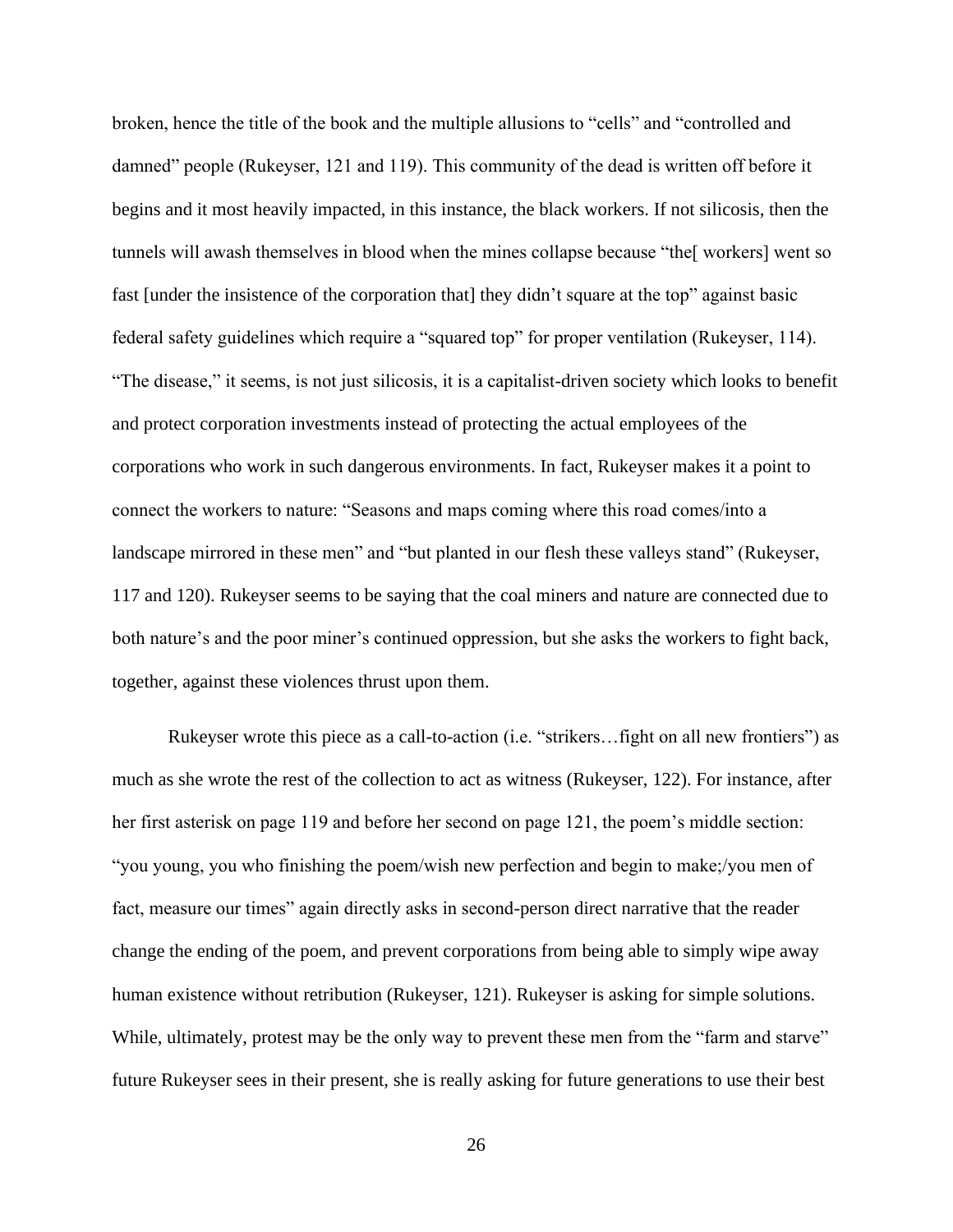tool: "Defense is sight" (Rukeyser, 122). Her poem, "The Book of the Dead", looks to shed light on the travesties occurring in small-town America where corporations can act without supervision. Rukeyser, though, cannot bring these people back from the dead. As she says, these men who died, "their eyes water and rust away," are unable to provide any sort of foresight to those after them, i.e. their children (Rukeyser, 122). This call-to-action is aimed at the next generation who can prevent rather than react through proper unionization, legislative action, and protest. The Anita Jones characters, by the virtue of getting away, are the result of this call-toaction, even if it is slow going. However, the collection of poems also calls to attention an issue Hale brings up previously.

Hale's work clarifies an issue within Rukeyser's text. For example, in the poem "Praise of the Committee", Rukeyser draws special attention to how the Committee, "a true reflection of the will of the people," remembers the witnesses called in for special council. So documented:

Here are Mrs. Jones, three lost sons, husband sick Mrs. Leek, cook for the bus cafeteria, the men: George Robinson, leader and voice, four other Negroes (three drills, one camp-boy) Blakenship, the thing friendly man, Peyton the engineer, Juanita absent, the one outsider member (Rukeyser, 73)

Jones, Leek, Robinson, Blakenship, Peyton, and Juanita are all called by name. George Robinson is the one Black man who is called by his name, whereas the "four other Negroes" are not given such treatment. Other than this, Mrs. Jones' dead sons and sick husband (who is as good as dead with acute silicosis) are the only ones with no ascribed name in this section of the poem. This is important because the Black men are not written as sick, nor dying. If the Committee merely wanted to speed up the process of naming the witnesses, they could have grouped many of the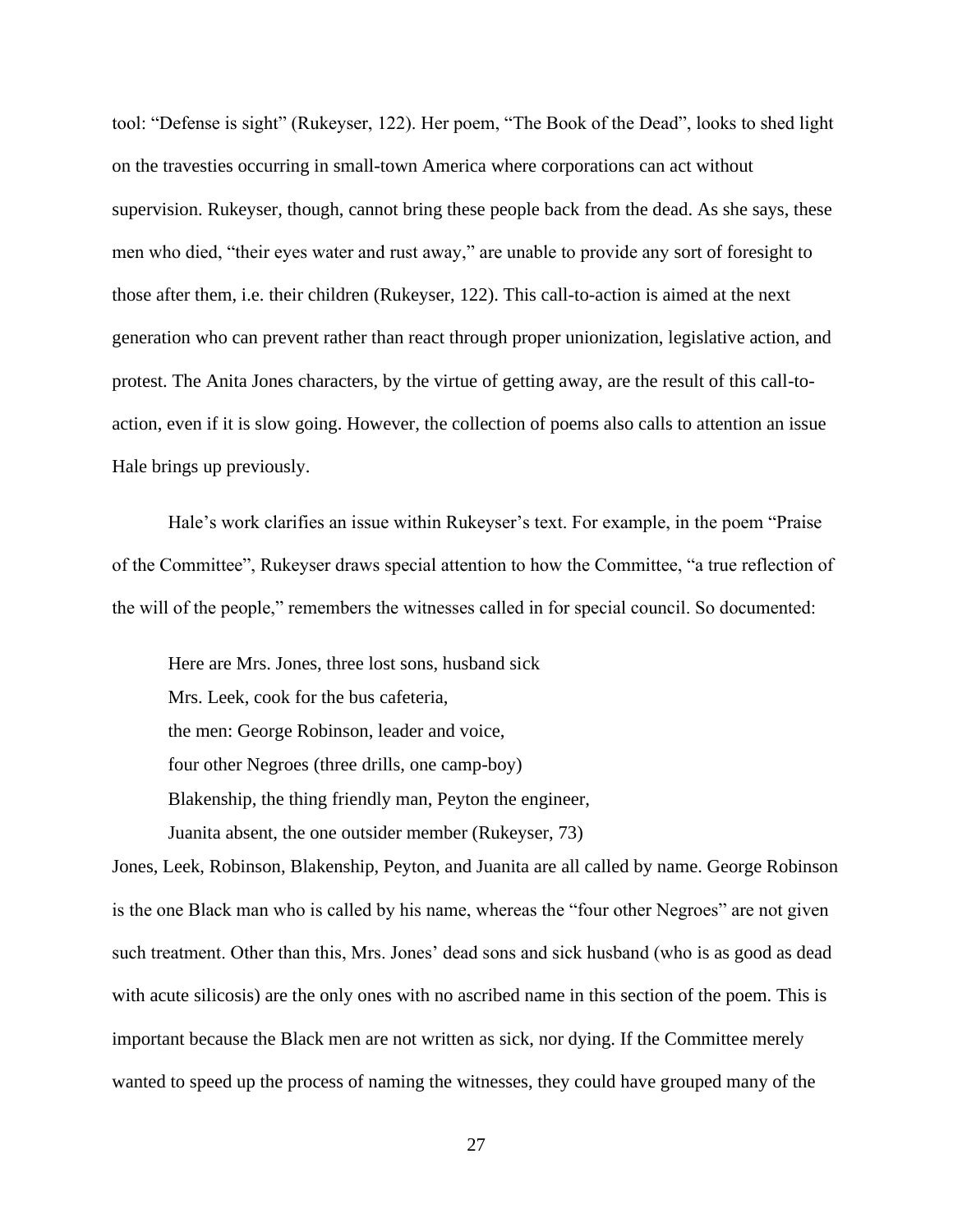witnesses together, yet they did so with only the group of "dead" or "Black" persons. Hale offers a possible explanation for this oversight. If the Committee acts as a reflection of the people, it is possible to assume the Committee does not actually represent the miners and their families; it is more than likely the Committee represents the middle-class to the elite. It seems unlikely that the middle-class or elite class would find acceptable the "New Negro" which was born in direct contradicition to white culture. Rukeyser's collection, written in response to the lack of proper judgement against the murderous corporations, acts as witness to this fact.

#### **Conclusion**

Rob Nixon does not believe slow violence is spectacular, and I both disagree and agree. Slow violence may not seem spectacular when looked at from a far distance or in a short amount of time, but slow violence can be spectacular.<sup>10</sup> I say this not merely to criticize Nixon, but more so because I believe that framing many of the violences in *The Book of the Dead* as acts of slow violence, as well as spectacular acts of violence, aids in understanding Rukeyser's point about witness. For instance, the name "The Hawk's Nest Disaster" implies that the violence was rapid, but silicosis can spread without notice for ten years (Rukeyser, 91). Witnessing the event also occurs outside of the currently accepted parameters of "spectacle" because the term implies a "singular event." However, individual events can be tied into a single result of spectacular violence which we can witness.

<sup>10</sup> For example, Moore tied the names of all known 789 victims of acute silicosis together between pages fifty-two and fifty-nine of the Forward. Taken individually, these numbers are no spectacle, but when looked as a group, the numbers are spectacular.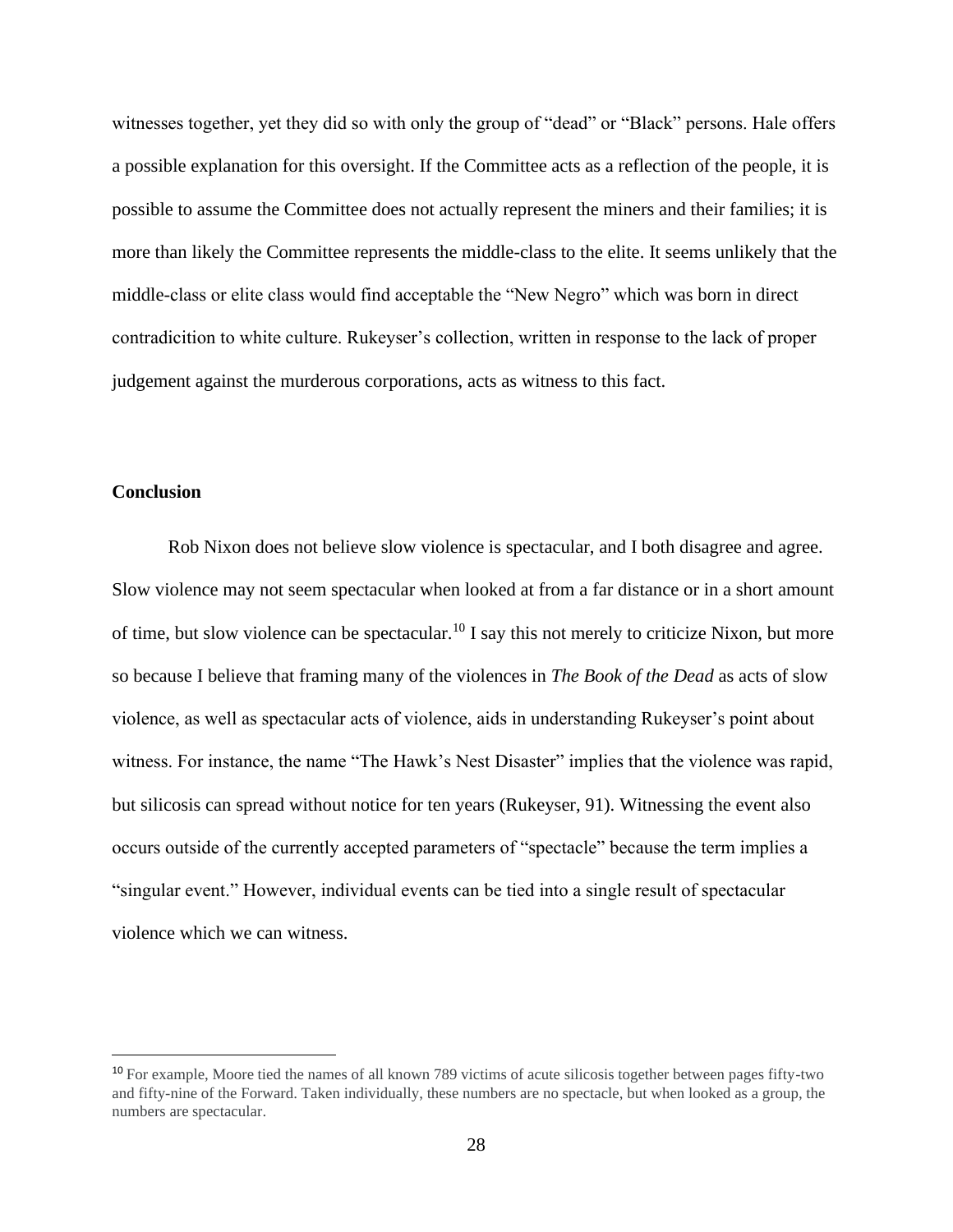*The Book of the Dead,* then, establishes itself within all three frameworks of violence I have spoken to thus far: environmental, labor, and, of course, racial (anti-Black) violence. *The Book of the Dead* situates itself within the existing frameworks set up by Saidiya Hartman and Jean-Paul Sartre, but also forces us to reevaluate the previously accepted definitions of "witness", "voyeur", and, of course, "spectator." Finally, racialized violence is relevant to the consideration of environmental disasters because these workers are at the mercy of their surroundings. These primarily black miners are at the mercy of their corporate masters. The Hawk's Nest Tunnel Disaster was not just a single instance of indiscriminate violence upon the African American community. The Hawk's Nest Tunnel Disaster was an act of spectacular violence. It serves as another example, in a chain of examples, of systemic, intentional, and repeatable violence. This has been determined by weaving together the three violences I have outlined here (racial, environmental, and labor).